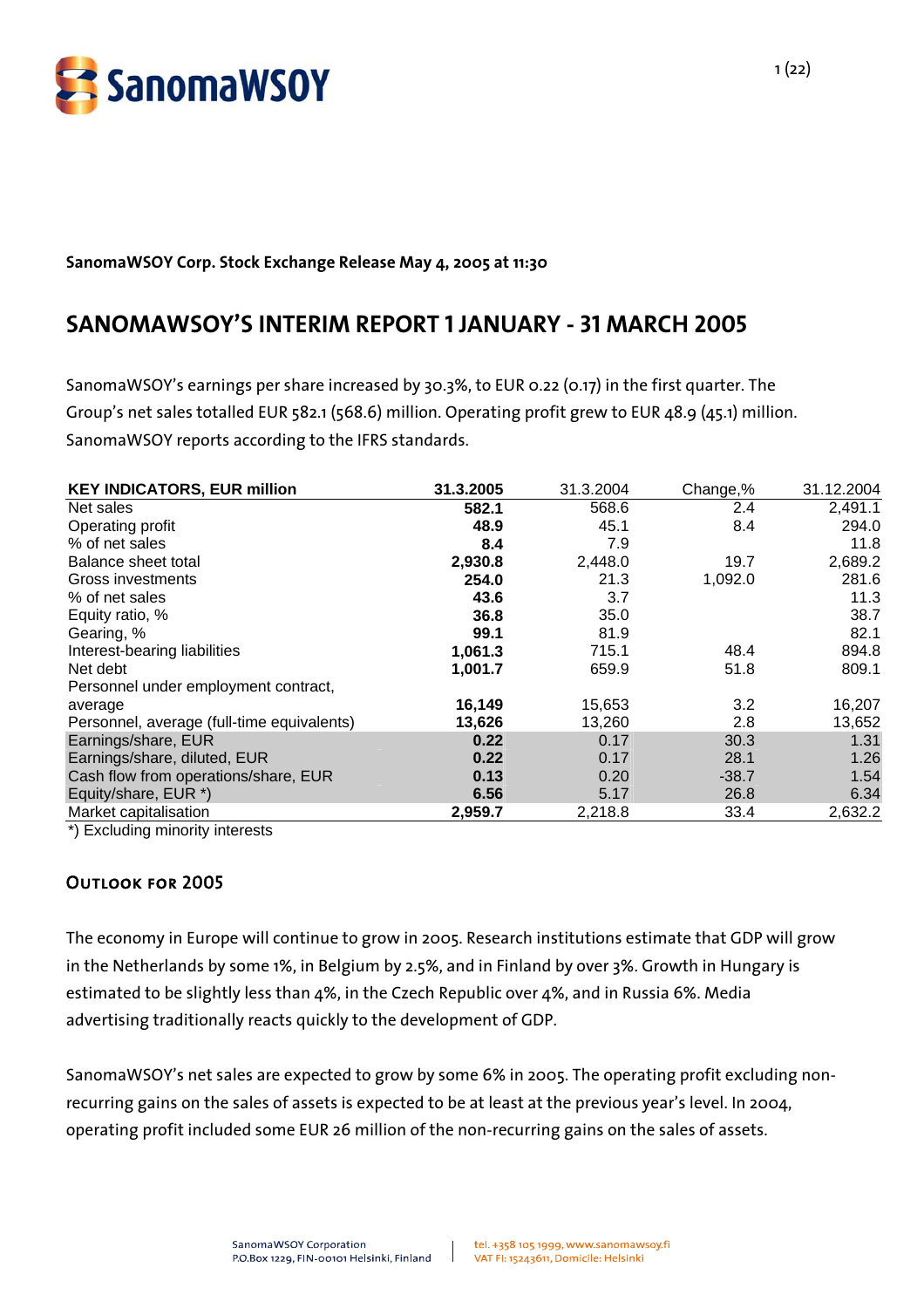

# Targets and Key Events

International expansion of SanomaWSOY Group's magazine operations continued in the review period. In January, Sanoma Magazines acquired the leading Russian magazine publisher, Independent Media Holding, and at the same time gained a firm foothold in Ukraine. The deal was closed and Independent Media consolidated with Sanoma Magazines International at the beginning of March. Operations began in Serbia and Montenegro in February. The first magazine launch by the company was Elle in April.

The divisions continued to invest in developing business and strengthening market positions. WSOY particularly focused on sharing best practices and making use of synergy benefits in its new educational publishing business.

The Sanoma Kaupunkilehdet business unit for free sheets continued to grow. After the review period, SanomaWSOY entered into the radio business when Helsingin Sanomat acquired the operations of a local radio station Radio Helsinki. The deal will strengthen the cross media strategy and the position of Helsingin Sanomat in the Helsinki metropolitan area.

Rautakirja continued both to expand internationally and to focus on core businesses. The units for press distribution in Romania and Lithuania were consolidated with Rautakirja in the first quarter, and the restaurant operations were sold in January.

SWelcom continued to improve its profitability.

Profitability, internationalisation, growth, and development are SanomaWSOY's key strategic objectives. The Group's financial targets have been redefined. SanomaWSOY's strategic target is to increase net sales faster than the growth of GDP in the operating countries. The Group's strategic operating profit target is 12%. The target is based on the assumption that the development of the operational environment remains stable. Previously, the operational profit target was set at 9%. SanomaWSOY reports according to the IFRS standards as of 1 January 2005. IFRS reporting will improve the Group's operating profit margin by some 2.5 percentage points.

## Net Sales

SanomaWSOY's net sales grew by 2.4% in January - March, and amounted to EUR 582.1 (568.6) million. After adjustment for changes in Group structure, net sales grew by 0.7%. Advertising sales represented 21% (20%) of the Group's total net sales.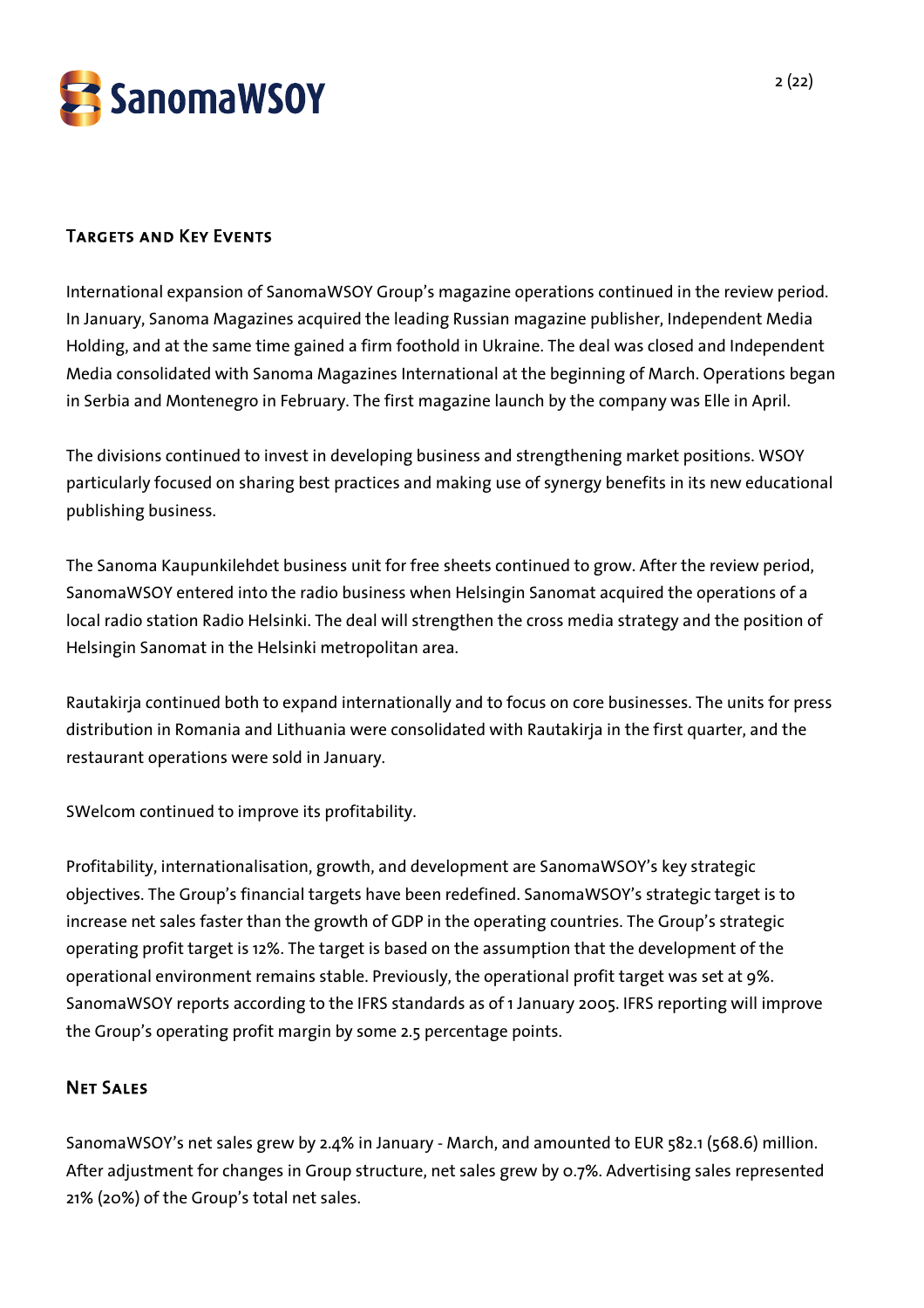

## Result

SanomaWSOY's operating profit increased by 8.4% in the first quarter and amounted to EUR 48.9 (45.1) million. Operating profit was 8.4% (7.9%) of net sales. It increased in all divisions except WSOY, where seasonal fluctuation at the new businesses affected the first quarter result. The most substantial nonrecurring gains on the sales of assets totalled EUR 4.0 (0.0) million. Operating profit excluding these gains remained at the previous year's level.

The Group's net financial items amounted to EUR -6.1 (-0.6) million. Financial income totalled EUR 2.6 (9.6) million. In 2004, SanomaWSOY divested its share portfolio. There was no corresponding financial income in the review period. Financial expenses amounted to EUR 8.8 (10.1) million. The majority of financial expenses consisted of interest expenses on interest-bearing liabilities totalling EUR 7.6 (8.4) million.

Result before taxes was at the previous year's level, reaching EUR 46.0 (46.2) million. The Group's taxes decreased as a result of decrease in tax rates in the Netherlands and Finland, among others. Earnings per share grew to EUR 0.22 (0.17).

The Group's cash flow from operations decreased to EUR 19.2 (31.3) million, mainly due to seasonal fluctuation in WSOY's new businesses. Cash flow from operations per share was EUR 0.13 (0.20).

# Balance Sheet and Financial Position

The consolidated balance sheet totalled EUR 2,930.8 (2,448.0) million at the end of March. The Group's financial position remained good. The equity ratio was 36.8% (35.0%) and gearing 99.1% (81.9%). Shareholders' equity grew to EUR 1,010.9 (805.3) million because the decision on dividend payment was made in the second quarter of 2005. The investments made in the first quarter were financed by existing credit facilities. Interest-bearing liabilities increased to EUR 1,061.3 (715.1) million mainly due to acquisitions and net debt to EUR 1,001.7 (659.9) million.

Liquidities amounted to EUR 59.6 (55.2) million at the end of March.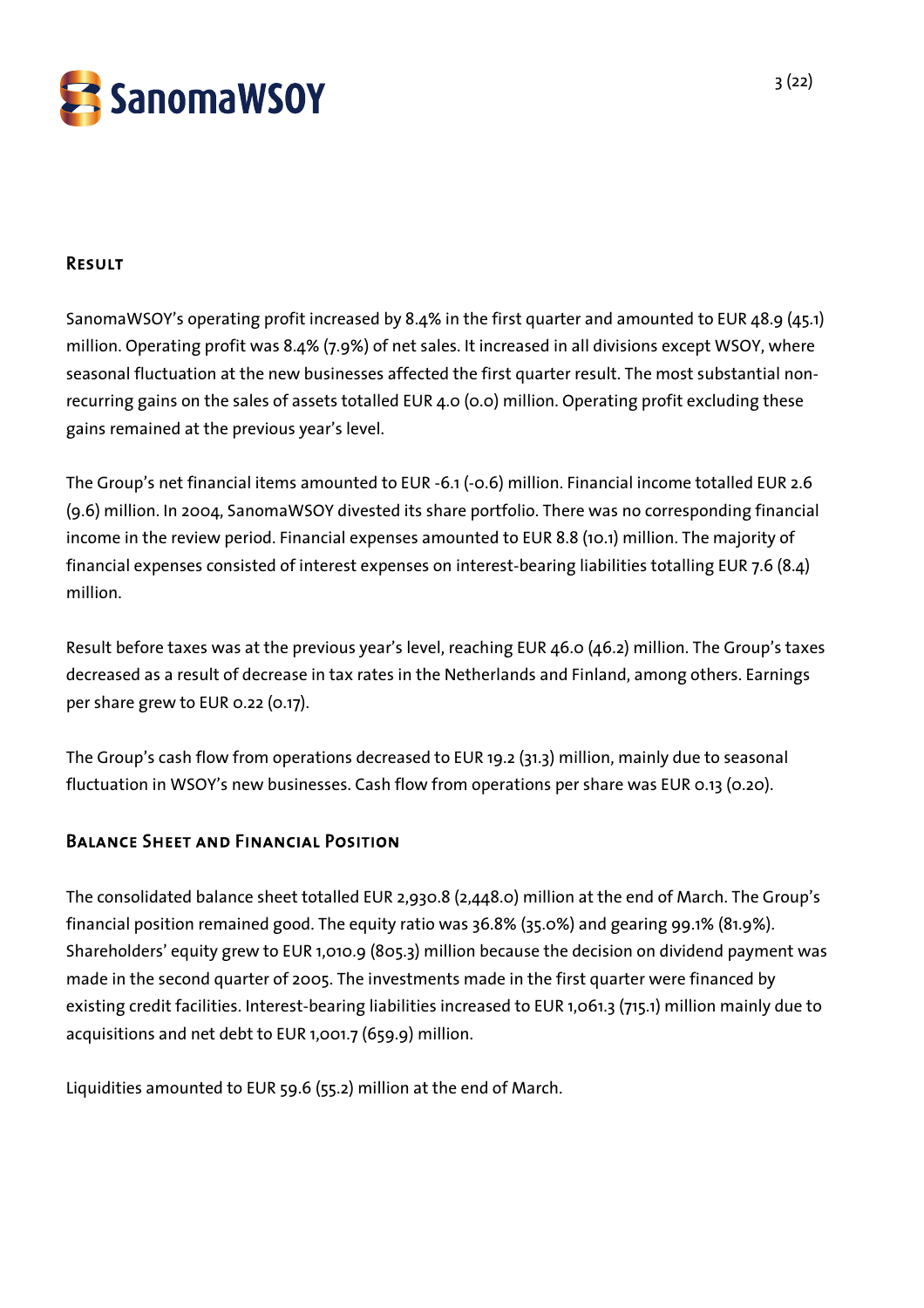

## Investments

In January - March 2005, SanomaWSOY invested EUR 254.0 (21.3) million. The largest investments were Sanoma Magazines' acquisition of Independent Media and the transfer of JHC Arena Holding and its multi-purpose arena in Hamburg to Rautakirja's ownership. EUR 154.7 million was recorded as investment in Independent Media. Investment in the multi-purpose arena in Hamburg increased Rautakirja's balance sheet by EUR 76.5 million. R&D expenditure recorded as expenses totalled EUR 4.3 (3.8) million.

## Operating Environment

In Finland, media advertising grew in January - March 2005 by 6% according to TNS Gallup Adex. Newspaper advertising increased by 6% and job advertising by 12%. Advertising in magazines grew by 1% and on television by 7%. According to advance information, magazine advertising remained stable in the Netherlands. Magazine advertising began to decline in Belgium, but grew slightly in Hungary. In January - March, the retail trade in Finland was at the previous year's level according to the Finnish Food Marketing Association.

### **ADMINISTRATION**

SanomaWSOY's Annual General Meeting of 12 April 2005 re-elected Robert Castrén, Jane Erkko, Paavo Hohti, and Robin Langenskiöld as members of the Board. Chairman Jaakko Rauramo, Sari Baldauf, who was elected as Vice Chairman, and members Sirkka Hämäläinen, Seppo Kievari, Hannu Syrjänen, and Sakari Tamminen continued on the Board.

### Dividend

In line with the decision of the AGM, SanomaWSOY distributed a dividend of EUR 0.80 (1.00) per share for 2004. The record date for dividend payment was 15 April 2005 and the dividend was paid on 22 April 2005.

## **SHARES**

Trading in SanomaWSOY shares grew significantly in the January - March period. The turnover of shares totalled EUR 638.6 (110.2) million. Most of the shares traded were Series B, of which some 33 million were traded. In the review period, the average price of Series A shares was EUR 19.23 with a low of EUR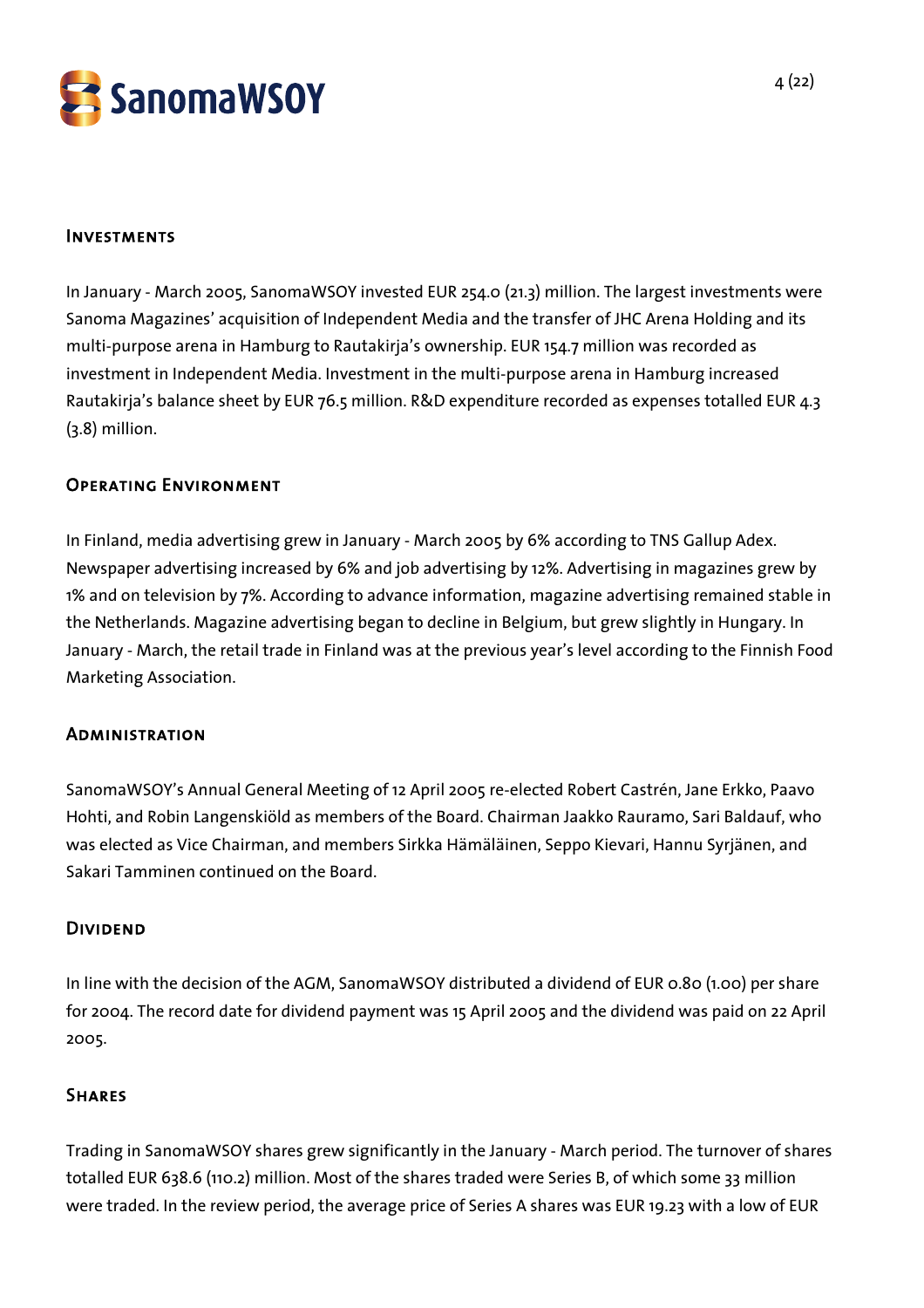

16.85 and a high of EUR 22.10. Series B shares were traded at an average price of EUR 19.20 and the price varied between EUR 17.07 and EUR 20.90. SanomaWSOY's market capitalisation at the end of March was EUR 2,959.7 (2,218.8) million and the Company did not own any of its shares.

The conversion period of SanomaWSOY's convertible capital note began on 2 January 2002. The conversion price is EUR 15.91. SanomaWSOY has redeemed and invalidated a total of 4,944 debentures. Redeemed debentures are invalidated every six months.

In January - March, a total of 15 debentures were converted to 9,427 Series B shares. The increase of share capital was registered on 29 April 2005 and trading in the new shares began on the Main List of the Helsinki Stock Exchange on 2 May 2005. After the conversion, the nominal value of the loan totalled EUR 150.4 million. SanomaWSOY's share capital was EUR 65,842,278.97. The number of Series B shares on the market was 129,922,087 and the number of Series A shares was 23,199,492.

## Authorisations of the Board

The AGM of 12 April 2005 authorised SanomaWSOY's Board to decide, within one year of the AGM, on an increase of share capital by one or more rights issues, issuance of one or more convertible bonds loans and/or option rights. The new shares issued shall be of Series B, and their aggregate number may not exceed 30,622,430 shares. The total increase of share capital may not exceed EUR 13,167,644.90. The authorisation excludes the personnel incentives.

The AGM also authorised the Board to decide, within one year of the AGM, to acquire the Company's own Series A and B shares. The acquisition will be made by using distributable funds. The aggregate book counter-value of the shares or the total votes conferred by such shares after the acquisition may not exceed 5% of the share capital or of the total votes of the Company. The shares will be acquired in the existing proportion of the different share classes.

## Accounting Principles

SanomaWSOY reports according to the IFRS standards as of 1 January 2005. Further information on the impact of the new accounting principles is given in the Stock Exchange Release published by the Group on 27 April 2005. The release is available at www.sanomawsoy.fi. The first Financial Statements according to the IFRS will be published for 2005.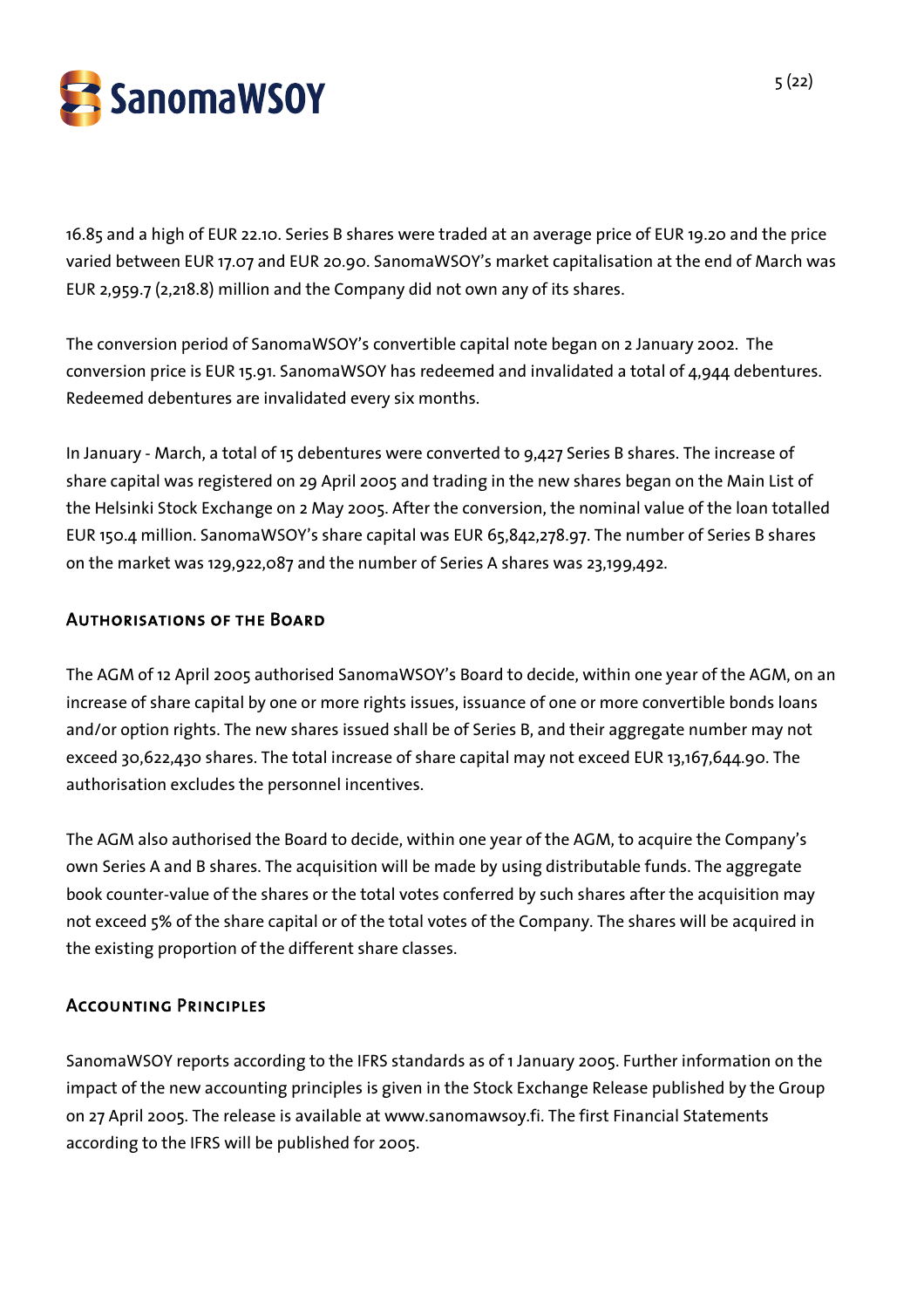

## Seasonal Fluctuation

About one fifth of SanomaWSOY's net sales are derived from advertising sales. Media advertising reacts quickly to changes in economic cycles. Development in media advertising has an impact on the net sales and result of Sanoma Magazines, Sanoma, and SWelcom. Advertising sales, among others, are influenced by the newspaper and magazine issues published during a quarter, which varies yearly. TV advertising in Finland is usually strongest in the second and fourth quarters.

A major part of net sales and the result in publishing and trade, among others, is accrued in the last quarter, particularly from Christmas sales. Increased consumer demand before Christmas also increases media advertising. In educational publishing, net sales and result are mainly accrued in the second and third quarters. Seasonal fluctuation in publishing also has an impact on printing.

SanomaWSOY operates in 20 European countries, across a wide variety of media sectors. Thus the Group's result is independent of the development of any specific geographic area or business. Nevertheless, seasonal fluctuation in businesses influences net sales and operating profit, and traditionally makes the first quarter the weakest and the last the strongest of the quarters.

### Sanoma Magazines

Magazine publishing and distribution. Sanoma Magazines is one of the five largest magazine publishers in Europe. The Division publishes some 275 titles in 12 countries: Belgium, Bulgaria, Croatia, the Czech Republic, Finland, Hungary, the Netherlands, Romania, Russia, Serbia and Montenegro, Slovakia, and Ukraine. Aldipress is the leading magazine distributor in the Netherlands.

| <b>KEY INDICATORS, EUR million</b>         | 31.3.2005 | 31.3.2004 | Change,% | 31.12.2004 |
|--------------------------------------------|-----------|-----------|----------|------------|
| Net sales                                  | 259.5     | 253.7     | 2.3      | 1,083.7    |
| Operating profit                           | 25.5      | 23.9      | 6.5      | 137.1      |
| % of net sales                             | 9.8       | 9.4       |          | 12.6       |
| Balance sheet total                        | 1,622.3   | 1.522.5   | 6.6      | 1,589.8    |
| Gross investments                          | 159.5     | 3.7       | 4,191.8  | 20.0       |
| Personnel under employment contract,       |           |           |          |            |
| average                                    | 4,774     | 4.503     | 6.0      | 4,522      |
| Personnel, average (full-time equivalents) | 4,247     | 3,959     | 7.3      | 3,992      |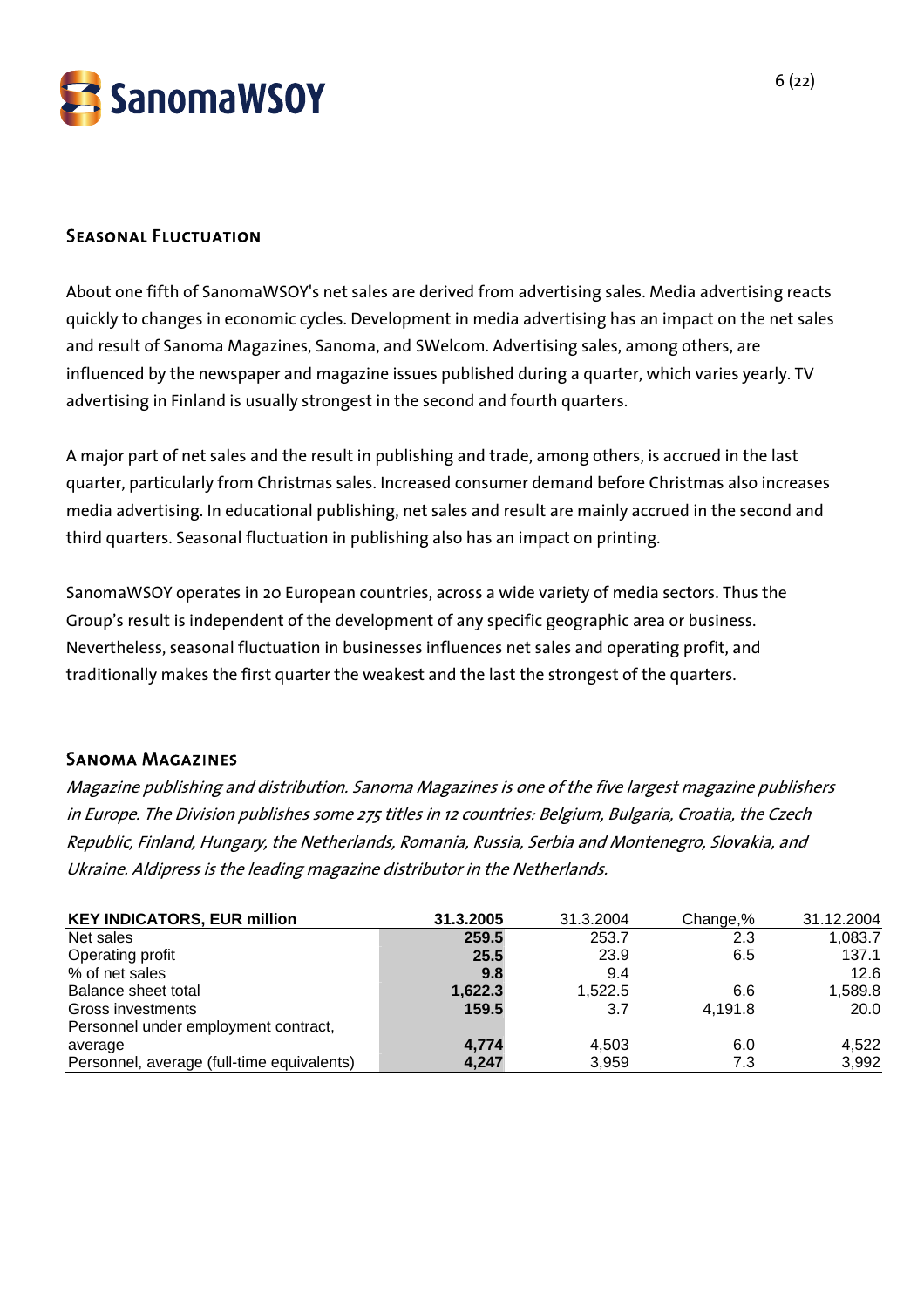

| <b>OPERATIONAL INDICATORS, 1.1 - 31.3.</b>  | 2005    | 2004    |
|---------------------------------------------|---------|---------|
| Number of copies sold (press distribution / |         |         |
| Aldipress), thousands                       | 27,476  | 28,661  |
| Number of magazines published               | 274     | 231     |
| Magazine copies sold, thousands             | 103,901 | 102,527 |
| Number of advertising pages sold            | 11,296  | 10,189  |

Sanoma Magazines' net sales in the January - March period increased to EUR 259.5 (253.7) million. Sanoma Uitgevers' net sales decreased to EUR 117.8 (119.3) million and Sanoma Magazines Finland's to EUR 41.4 (43.1) million. Net sales at Sanoma Magazines Belgium were stable at EUR 47.3 (47.5) million. Sanoma Magazines International's net sales increased in almost all operating countries and totalled EUR 39.7 (31.6) million. Independent Media, with operations in Russia and Ukraine, was consolidated with Sanoma Magazines International as of 1 March 2005. Due to new products, net sales at Aldipress grew to EUR 28.0 (26.2.) million. After adjustment for changes in Group structure, the Division's net sales were at the previous year's level.

Sanoma Magazines' advertising sales increased by 7% in the January - March period mainly due to the new operations. Sanoma Uitgevers continued to suffer from the tough competition in the Dutch advertising market and the weak consumption trend. In Sanoma Magazines Belgium, niche publishing and special formulas were especially successful. In Sanoma Magazines Finland, the advertising sales decreased in general magazines. Also, due to the timing differences, the number of issues published in 2005 was lower than in the comparable period. In Sanoma Magazines International, advertising sales increased in all countries except for the Czech Republic where sales were stable despite the continued difficult market situation. Advertising sales accounted for some 20% (19%) of the Division's total net sales.

The Division's circulation sales increased by 1% and represented some 60% (61%) of total net sales. Circulation sales at Sanoma Uitgevers and Sanoma Magazines Finland remained stable. Circulation sales in Sanoma Magazines Belgium were at the previous year's level. Sanoma Magazines International's circulation sales developed very well. Sales in the Czech Republic remained stable, despite continued strong competition. Circulation sales increased especially in Hungary, Bulgaria, and Croatia.

Despite continuous investments in product portfolio and also in magazines launched in 2004, Sanoma Magazines' operating profit grew to EUR 25.5 (23.9) million, mainly due to lower operational costs and timing of expenses. Sanoma Uitgevers' profitability remained good and its result was at the previous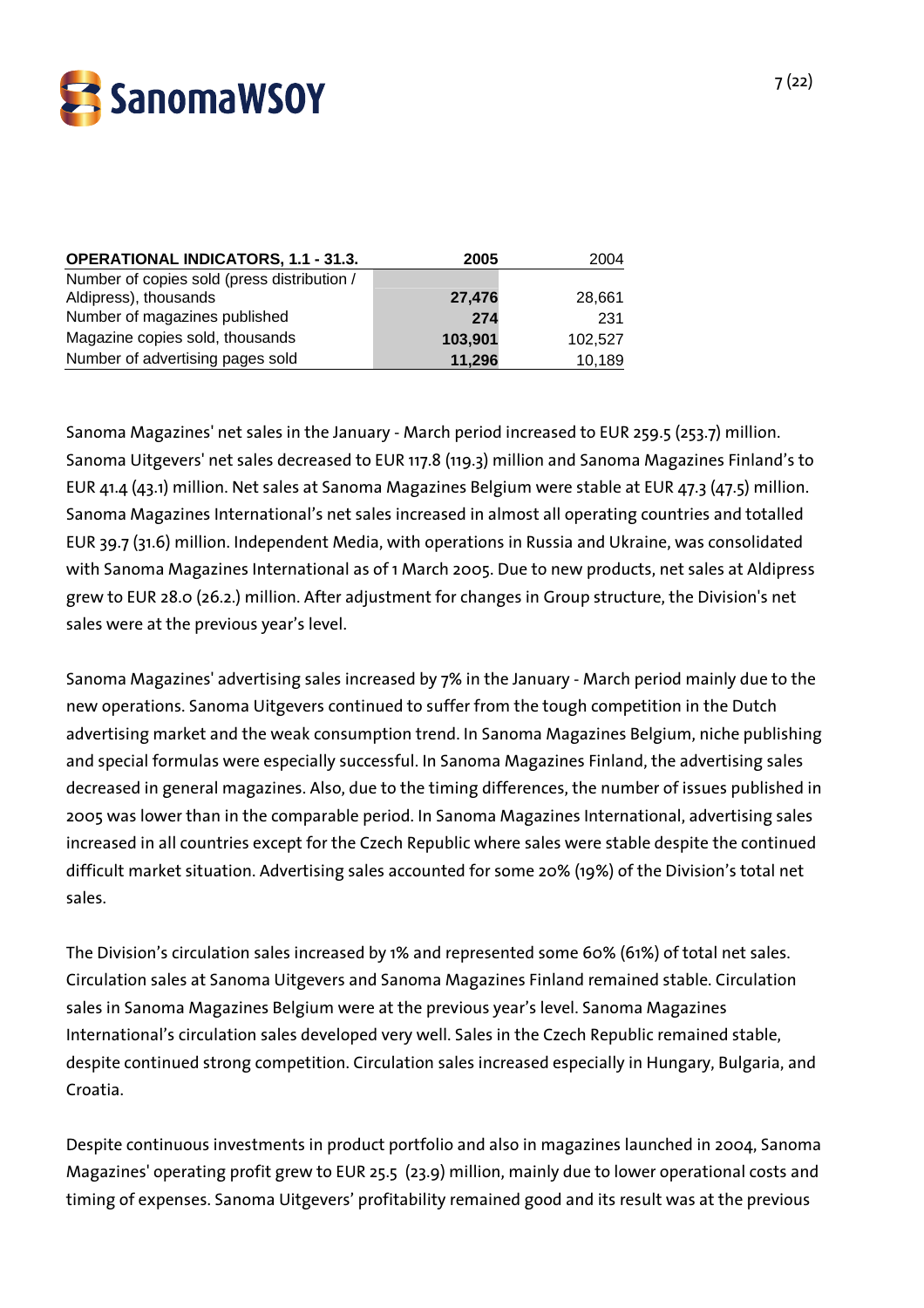

year's level. Sanoma Magazines Belgium and Sanoma Magazines International improved their results whereas Sanoma Magazines Finland posted a slightly lower result due to decreased sales. Result at Aldipress improved slightly.

In 2005, Sanoma Magazines' net sales are estimated to grow. Operating profit including Independent Media is expected to remain to some extent below that of 2004 due to continuing investments in future growth and expansion into new markets. In addition, it is uncertain what is happening in the Dutch magazine advertising market.

#### Sanoma

Newspaper publishing and printing. Sanoma publishes and prints Finland's leading newspapers, Helsingin Sanomat and Ilta-Sanomat. Sanoma's titles also include the dailies Etelä-Saimaa, Kymen Sanomat, and Kouvolan Sanomat among others, the business daily Taloussanomat, the free sheet Uutislehti 100, the sports and betting weekly IS Veikkaaja, the free-ad publication Keltainen Pörssi as well as free sheets and local papers in Southern Finland.

| <b>KEY INDICATORS, EUR million</b>         | 31.3.2005 | 31.3.2004 | Change,% | 31.12.2004 |
|--------------------------------------------|-----------|-----------|----------|------------|
| Net sales                                  | 108.6     | 104.1     | 4.3      | 435.2      |
| Operating profit                           | 13.9      | 11.3      | 23.3     | 70.8       |
| % of net sales                             | 12.8      | 10.8      |          | 16.3       |
| Balance sheet total                        | 459.1     | 437.2     | 5.0      | 474.5      |
| Gross investments                          | 6.6       | 9.4       | $-29.6$  | 24.9       |
| Personnel under employment contract,       |           |           |          |            |
| average                                    | 2,730     | 2,661     | 2.6      | 2,746      |
| Personnel, average (full-time equivalents) | 2,313     | 2,301     | 0.5      | 2,389      |
|                                            |           |           |          |            |
| <b>OPERATIONAL INDICATORS, 1.1 - 31.3.</b> | 2005      | 2004      | 2003     |            |
| <b>HELSINGIN SANOMAT</b>                   |           |           |          |            |
| Weekday circulation, copies *)             |           | 424,598   | 429,244  |            |
| Sunday circulation, copies *)              |           | 492,385   | 500.269  |            |
| Advertising volume (column metres)         | 10,088    | 10,052    |          |            |
| <b>ILTA-SANOMAT</b>                        |           |           |          |            |
| Circulation, copies *)                     |           | 201,281   | 198,693  |            |
| Advertising volume (column metres)         | 1,551     | 1,377     |          |            |
| <b>TALOUSSANOMAT</b>                       |           |           |          |            |
| Circulation, copies *)                     |           | 39,229    | 34,784   |            |
| Advertising volume (column metres)         | 545       | 570       |          |            |
| *) Audited circulation figures 1 1 - 31 12 |           |           |          |            |

\*) Audited circulation figures 1.1 - 31.12.

Sanoma's net sales amounted to EUR 108.6 (104.1) million in January - March. Net sales grew in almost all business units. Helsingin Sanomat's net sales increased to EUR 64.6 (63.1) million. Ilta-Sanomat's (previously: IS Business Unit) net sales, EUR 22.1 (22.1) million remained at the previous year's level.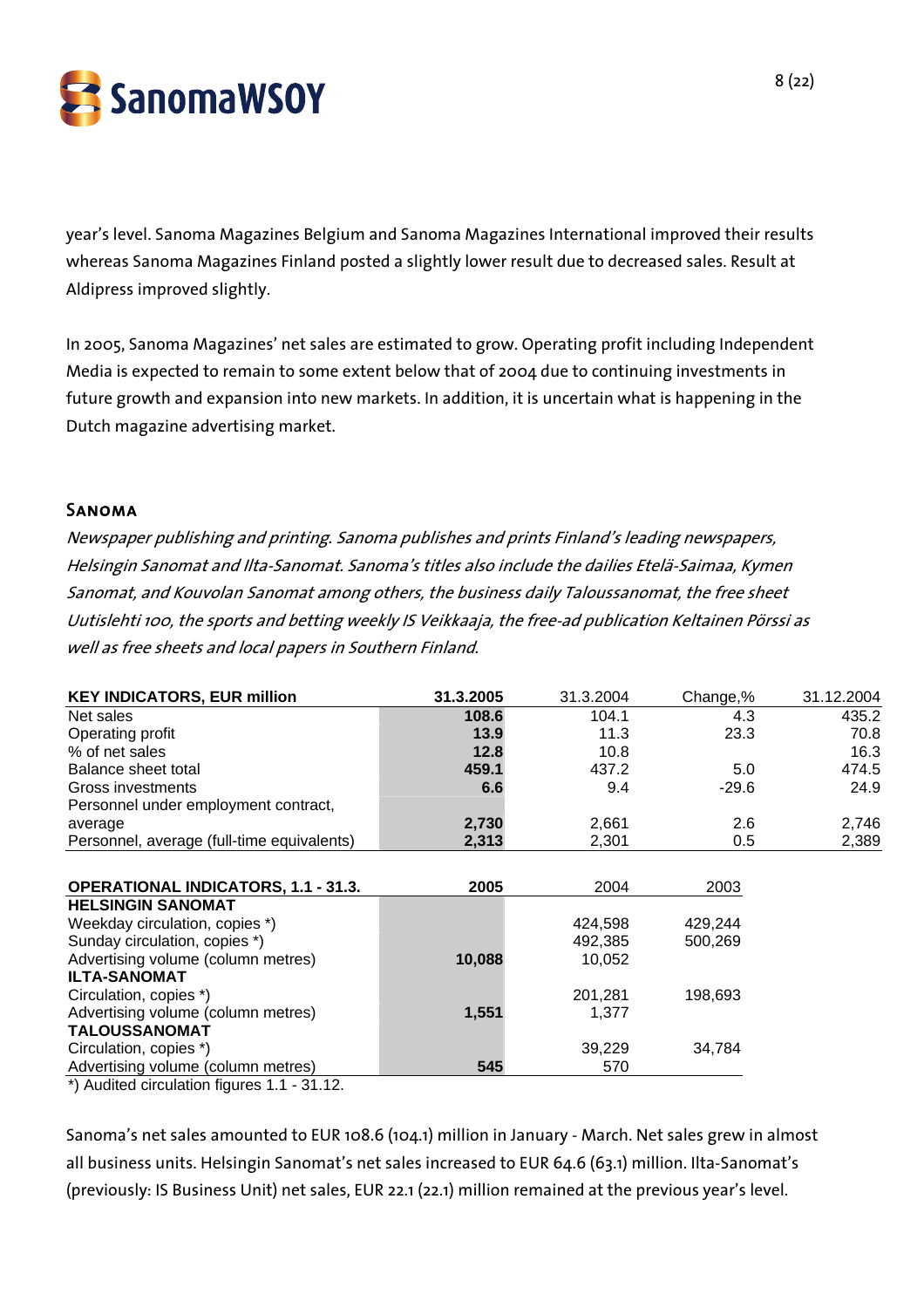

Sanoma Lehtimedia's net sales grew to EUR 11.7 (11.2) million. As a result of the reorganisation at the beginning of the year, Lehtimedia's printing operations were centralised under Sanomapaino and the Division's ICT operations under Sanoma Data.

In January - March, there were three newspaper issues fewer than in the comparable period, which affected both advertising and circulation sales.

Advertising sales grew by 9% in the first quarter and accounted for 50% (48%) of Sanoma's net sales. Advertising sales grew in all Business Units. Job advertising in Helsingin Sanomat grew by 10%. Significant growth was generated by the new business unit for free sheets, Sanoma Kaupunkilehdet.

Circulation sales decreased by 1% and accounted for 43% (44%) of the Division's net sales. Circulation of Helsingin Sanomat decreased slightly compared to the previous year, and so did that of Ilta-Sanomat, whose market share in the tabloid market was 60.4% (62.0%). As for regional papers, the circulation increased slightly.

Sanoma's operating profit increased to EUR 13.9 (11.3) million, due to growth in advertising sales and continued moderate cost development. Operating profit improved particularly in Helsingin Sanomat.

In March, Sanoma centralised its business-to-business services, Taloussanomat Oy, the Esmerk group and Lehtikuva Oy, in a new Sanoma Business Services business unit. Sanoma Kaupunkilehdet announced that the first regional issue of the free sheet Kaupunkilehti Kymppi is to come out in April in Eastern Helsinki. After the review period, Uutislehti 100 signed agreements with regard to distributing the sheet on about 600 buses as well as on trams and at metro stations in Helsinki.

Sanoma strengthened Helsingin Sanomat's cross media strategy and the paper's position in the Helsinki metropolitan area by acquiring the local radio station Radio Helsinki after the review period. The deal is subject to Government approval for the transfer of license.

Growth in media advertising is expected to continue in 2005. Sanoma's advertising sales are expected to grow at least in line with this general trend. The Division's net sales are expected to grow. Comparable operating profit is estimated to be at least at the previous year's level.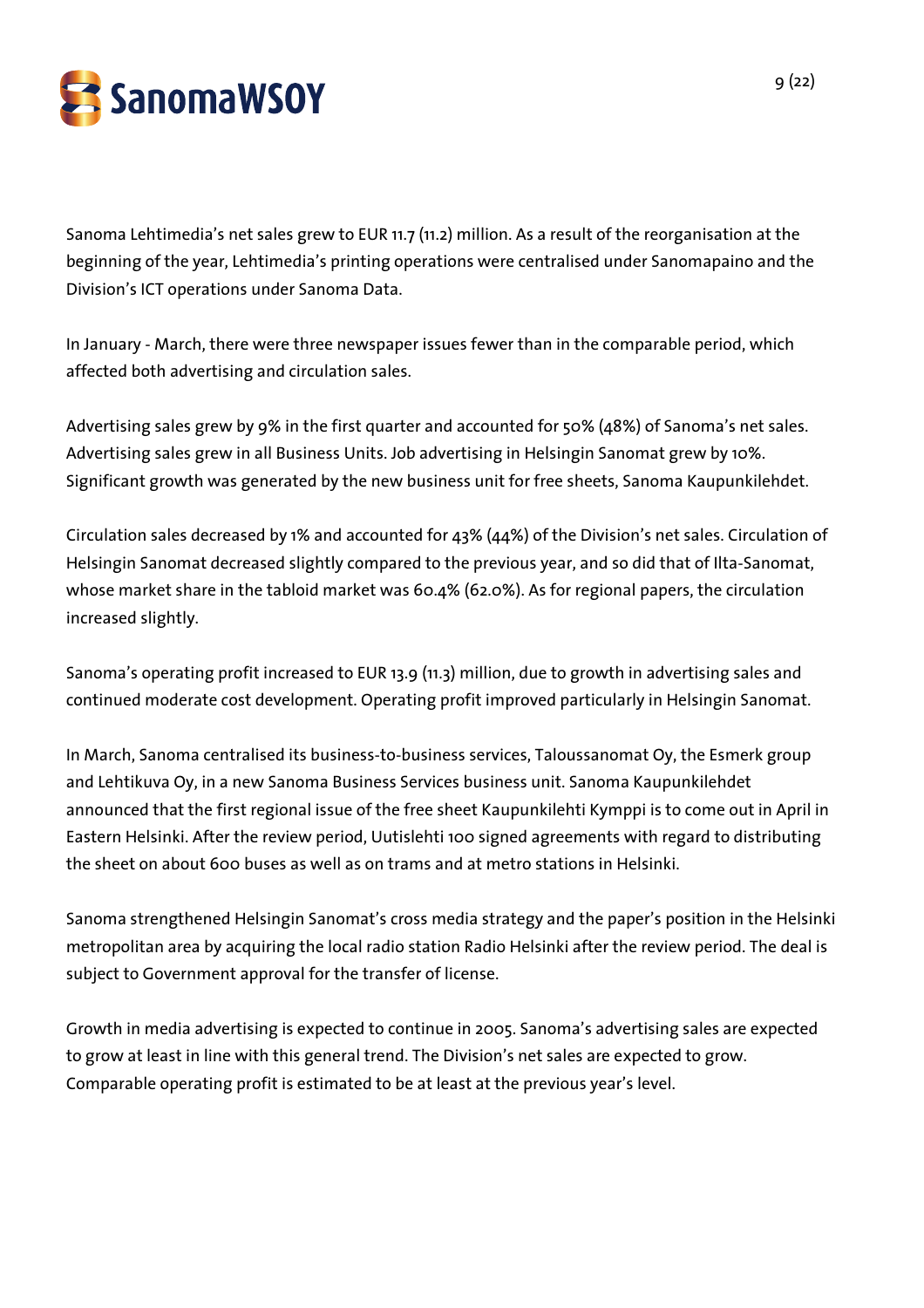

## **WSOY**

Educational publishing, publishing, printing, and diaries. WSOY is Finland's largest book publisher and a significant European educational publisher. WSOY is also one of the largest book printers and the leading diary publisher in the Nordic region.

| <b>KEY INDICATORS, EUR million</b>               | 31.3.2005 | 31.3.2004 | Change,% | 31.12.2004 |
|--------------------------------------------------|-----------|-----------|----------|------------|
| Net sales                                        | 48.3      | 42.8      | 12.8     | 253.9      |
| Operating profit                                 | $-7.1$    | 1.1       |          | 29.1       |
| % of net sales                                   | $-14.6$   | 2.6       |          | 11.5       |
| Balance sheet total                              | 478.3     | 212.2     | 125.4    | 486.1      |
| Gross investments                                | 2.1       | 2.9       | $-25.6$  | 204.7      |
| Personnel under employment contract,             |           |           |          |            |
| average                                          | 2,368     | 1,799     | 31.6     | 2,188      |
| Personnel, average (full-time equivalents)       | 2,185     | 1,697     | 28.8     | 2,025      |
|                                                  |           |           |          |            |
| <b>OPERATIONAL INDICATORS, 1.1 - 31.3. *)</b>    | 2005      | 2004      |          |            |
| <b>NUMBER OF NEW TITLES PUBLISHED</b>            |           |           |          |            |
| <b>Books</b>                                     | 192       | 161       |          |            |
| Electronic products                              | 24        | 23        |          |            |
| <b>NUMBER OF REPRINTS PUBLISHED</b>              |           |           |          |            |
| <b>Books</b>                                     | 210       | 245       |          |            |
| Electronic products                              | 28        | 51        |          |            |
|                                                  |           |           |          |            |
| Books printed, millions                          | 4.8       | 5.3       |          |            |
| Paper consumption, tonnes<br>全体 ししゅうしょう アクシリティール | 4,221     | 4,056     |          |            |

\*) Units in Finland

WSOY's net sales totalled EUR 48.3 (42.8) million in the first quarter. Net sales increased particularly due to the acquisition of Malmberg Investments in July 2004. After closing the deal, WSOY's educational publishing units in Finland, the Netherlands, Belgium, and Poland were reorganised under a new educational publishing business. Previously, educational publishing was reported as part of publishing. After adjustment for changes in Group structure, net sales declined by 7.4%.

Net sales in educational publishing reached EUR 12.8 (4.0) million. Net sales developed according to plan in the first quarter. Sharing best practices and benefiting from synergies in printing, ICT, and content production in particular, have started well. The majority of orders and sales of educational materials traditionally come in the second and third quarters. Advance orders show positive development.

Net sales in publishing decreased to EUR 23.4 (27.6) million. This development was partly influenced by the publishing schedule of books. Both multi-volume books of Weilin+Göös and business-to-business books were postponed to the second quarter. Development in general literature remained strong. Readers took an interest especially in children and juvenile books and translated fiction. In the review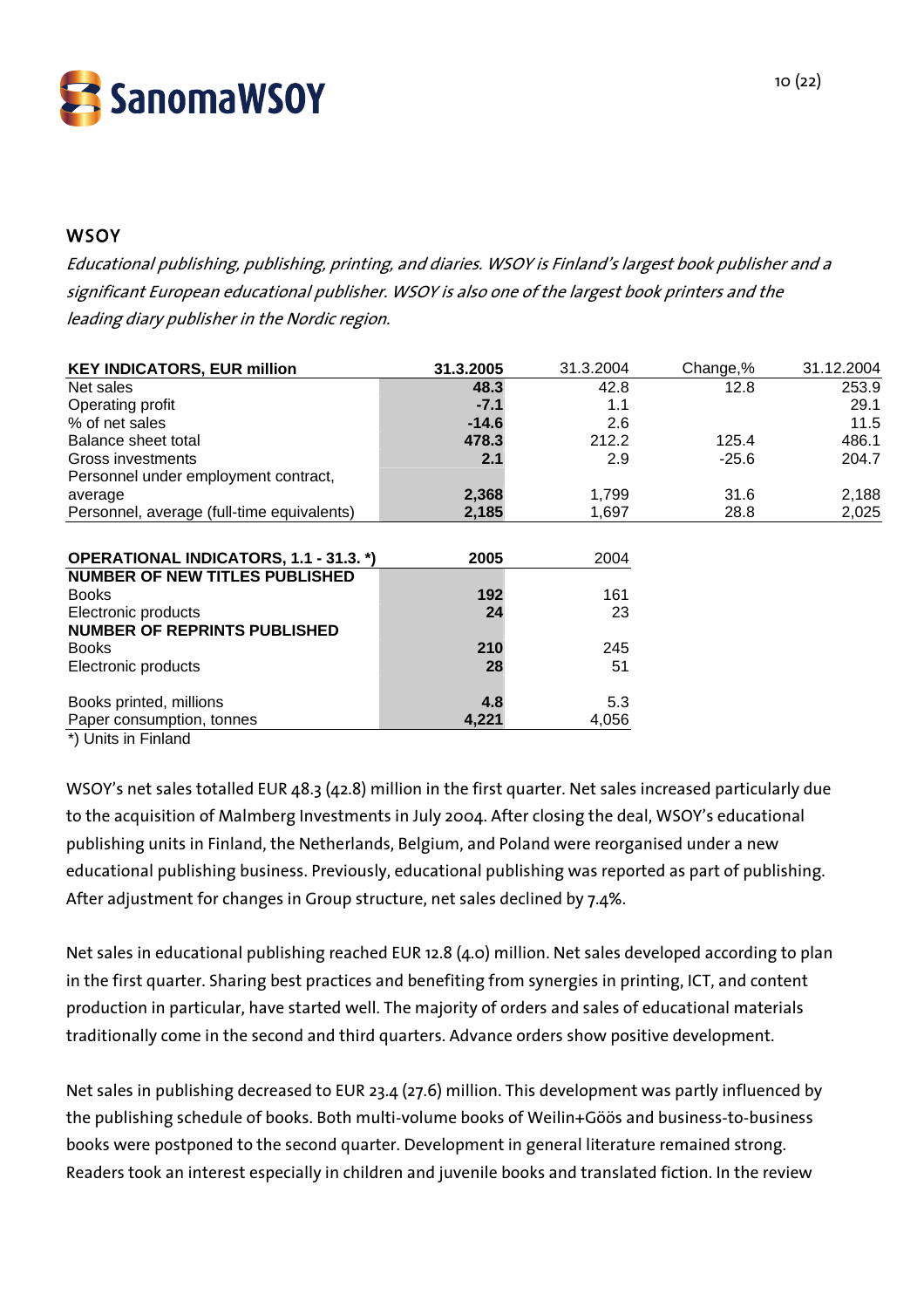

period, sales to bookstores grew by almost 5% but sales through book clubs fell slightly from the previous year due to decreased number of members.

Net sales in printing totalled EUR 13.9 (15.2) million. Growth of the digital printer Dark continued to be strong but the book printer WS Bookwell fell clearly below the level of the strong previous year. Net sales of diaries amounted to EUR 0.8 (1.3) million.

WSOY's operating result for January - March amounted to EUR -7.1 (1.1) million. The result was particularly influenced by new operations in the Netherlands and Belgium, where result is mainly accrued in the second and third quarters. Also, development in sales of other businesses affected the result.

WSOY's net sales and operating profit for 2005 are expected to grow significantly, due to the international expansion of educational publishing, among others. The development is also expected to be positive in the other businesses.

# **SWELCOM**

Electronic media. SWelcom's unit, TV channel Nelonen, is Finland's third most important advertising medium. HTV (Helsinki Television) is the country's biggest cable TV company.

| <b>KEY INDICATORS, EUR million</b>         | 31.3.2005 | 31.3.2004 | Change,% | 31.12.2004 |
|--------------------------------------------|-----------|-----------|----------|------------|
| Net sales                                  | 29.8      | 29.2      | 2.1      | 117.5      |
| Operating profit                           | 2.7       | 0.9       | 207.2    | 9.6        |
| % of net sales                             | 9.1       | 3.0       |          | 8.2        |
| Balance sheet total                        | 142.5     | 141.0     | 1.0      | 135.0      |
| Gross investments                          | 2.2       | 2.4       | $-7.5$   | 10.7       |
| Personnel under employment contract,       |           |           |          |            |
| average                                    | 415       | 426       | $-2.7$   | 415        |
| Personnel, average (full-time equivalents) | 377       | 388       | $-2.8$   | 378        |
|                                            |           |           |          |            |
| <b>OPERATIONAL INDICATORS, 1.1 - 31.3.</b> | 2005      | 2004      |          |            |
| Nelonen's share of Finnish TV advertising  | 29.7%     | 29.3%     |          |            |
| Nelonen's daily coverage                   | 44%       | 45%       |          |            |
| Nelonen's national commercial viewing      |           |           |          |            |
| share                                      | 22.0%     | 23.4%     |          |            |
| Nelonen's national viewing share           | 11.1%     | 12.0%     |          |            |
| Number of connected households,            |           |           |          |            |
| thousands $(31.3.)$                        | 284       | 265       |          |            |
| Number of pay TV subscriptions, thousands  |           |           |          |            |
| (31.3.)                                    | 36        | 34        |          |            |
| Number of broadband internet connections,  |           |           |          |            |
| thousands (31.3.)                          | 56        | 46        |          |            |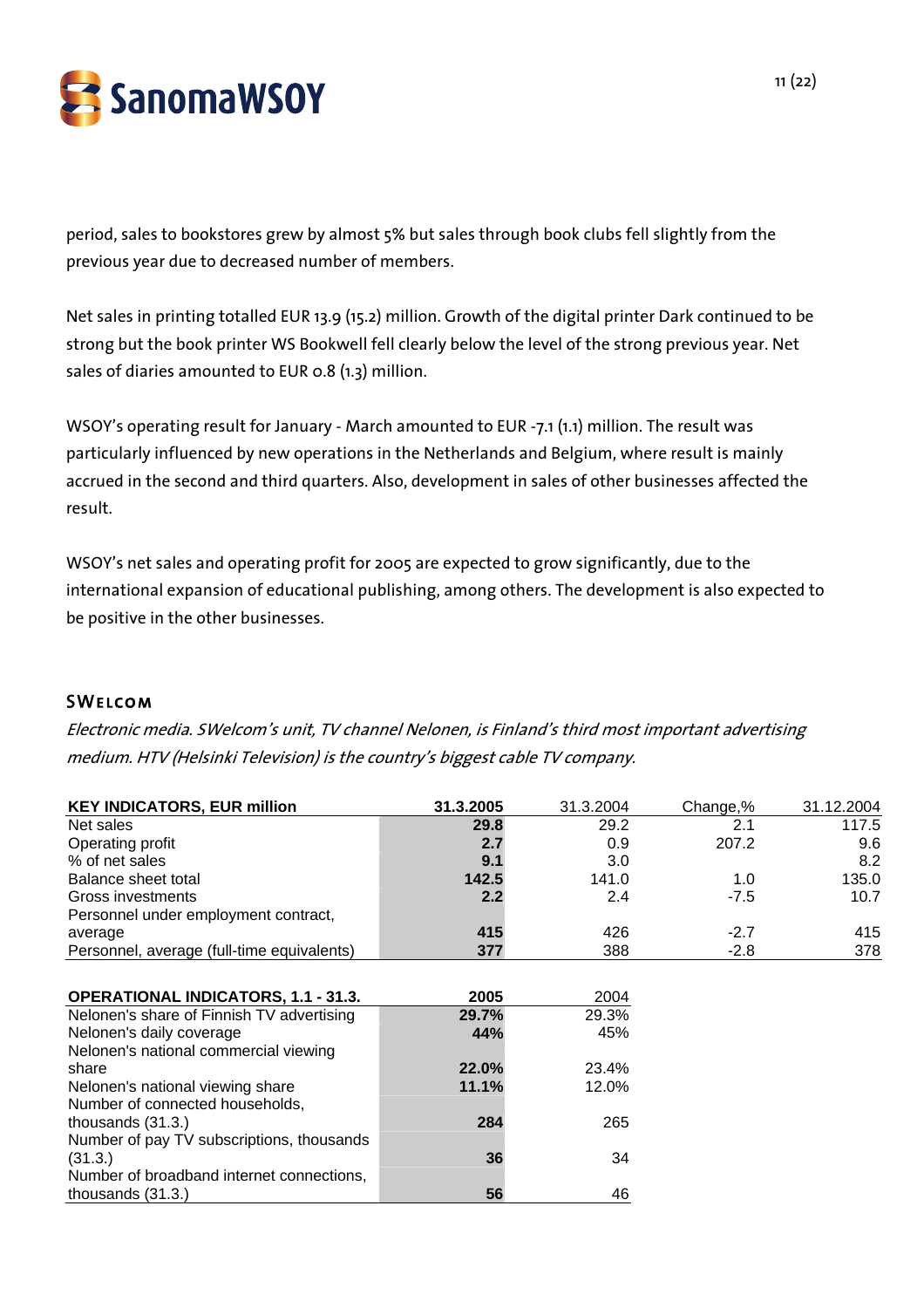

SWelcom's net sales grew to EUR 29.8 (29.2) million in January - March. After adjustment for changes in Group structure, net sales grew by 5.2%. The figures for the comparable period included Måndag, sold in April 2004. Advertising sales totalled 58% (55%) of the Division's net sales.

Nelonen's net sales increased to EUR 17.2 (15.9) million. Nelonen's advertising sales and its share in TV advertising grew compared to the first quarter of 2004. Unlike in 2004, Nelonen's most important programme launches took place in April, and these are estimated to increase both viewing and market shares. After the review period, Nelonen acquired the broadcasting rights for Finnish National Ice Hockey League for 2005 - 2008, in co-operation with Canal+. Canal+ is part of the Nordic pay TV company C More Entertainment AB.

Growth in HTV's net sales slowed down as consumer prices for broadband internet services decreased markedly at the end of 2004. According to TNS Gallup, users of Welho Broadband are the most satisfied with their service in Finland, for the second time. In March, HTV was the first cable TV company in Finland to provide internet-based VoIP voice services, to complement their range of digital TV and broadband services.

SWelcom's operating profit continued to develop well, reaching EUR 2.7 (0.9) million. Net sales were improved by growth in Nelonen's sales and allocation of major programme investments mainly to the following quarters.

In 2005, SWelcom's net sales are expected to grow. In addition to Nelonen's advertising sales, SWelcom's result is influenced by overall price development in broadband services. Operating profit is estimated to remain at the previous year's level.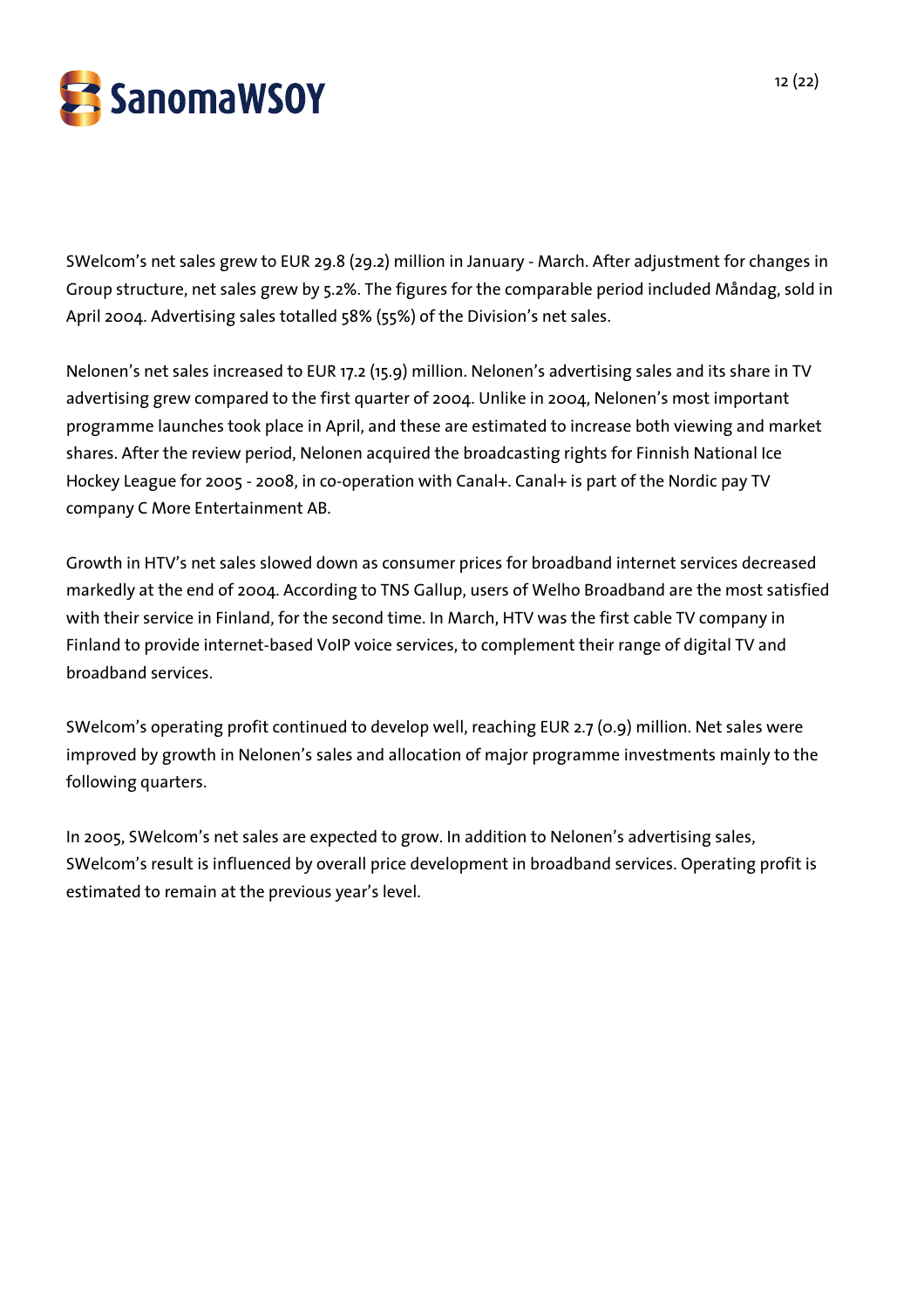

## Rautakirja

Kiosk operations, press distribution, bookstores, and entertainment. Rautakirja is the market leader in all its operations in Finland: kiosk operations, press distribution, bookstores, and movie theatres. In the Baltic countries, it is the market leader in press distribution and movie theatres. Press distribution has extended to Romania and kiosk operations to the Czech Republic.

| <b>KEY INDICATORS, EUR million</b>          | 31.3.2005 | 31.3.2004 | Change,% | 31.12.2004 |
|---------------------------------------------|-----------|-----------|----------|------------|
| Net sales                                   | 148.6     | 152.4     | $-2.5$   | 659.7      |
| Operating profit                            | 13.8      | 8.5       | 61.7     | 47.2       |
| % of net sales                              | 9.3       | 5.6       |          | 7.1        |
| Balance sheet total                         | 438.9     | 347.0     | 26.5     | 369.2      |
| Gross investments                           | 83.9      | 2.5       | 3,219.9  | 18.0       |
| Personnel under employment contract,        |           |           |          |            |
| average                                     | 5,793     | 6,192     | $-6.4$   | 6,261      |
| Personnel, average (full-time equivalents)  | 4,439     | 4,842     | $-8.3$   | 4,795      |
| OPERATIONAL INDICATORS, 1.1 - 31.3. *)      | 2005      | 2004      |          |            |
| Customer volume in kiosk operations,        |           |           |          |            |
| thousands                                   | 27,477    | 28,561    |          |            |
| Customer volume in bookstore operations,    |           |           |          |            |
| thousands                                   | 1,690     | 1,474     |          |            |
| Customer volume in movie theatres,          |           |           |          |            |
| thousands                                   | 948       | 1,005     |          |            |
| Number of copies sold (press distribution), |           |           |          |            |
| thousands                                   | 31,073    | 30,921    |          |            |
| *) Units in Finland                         |           |           |          |            |

Rautakirja's net sales decreased to EUR 148.6 (152.4) million in the first quarter. Net sales decreased in Finland as Rautakirja divested its restaurant operations and sold its highway service area operations to Neste Marketing in December 2004. Net sales increased in the Baltic countries and the Czech Republic. Finland accounted for 85% (90%) of net sales. After adjustment for changes in Group structure, the Division's net sales increased by slightly less than 1%.

Kiosk operations generated net sales of EUR 81.9 (81.7) million. Net sales declined slightly in Finland but grew in the other countries. The first kiosks in Finland started to use the new cash register system in February. The aim is to introduce the system in all R-kiosks by the end of 2005.

Net sales from press distribution grew to EUR 22.7 (19.0) million. Growth was mainly due to consolidation of operations in Lithuania and Romania, acquired at the end of 2004. In Finland, newsstand sales of magazines grew slightly.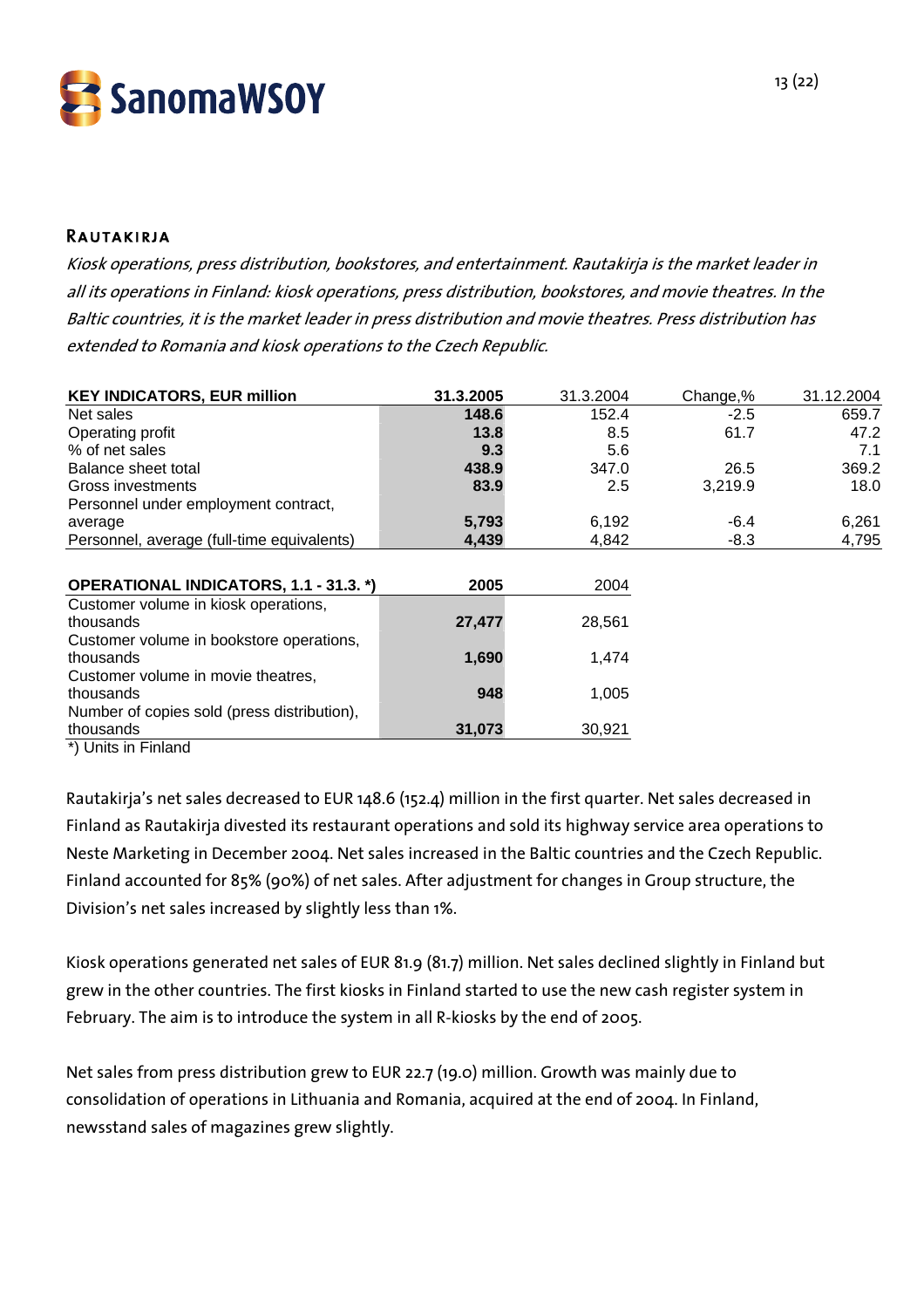

Net sales from bookstores amounted to EUR 27.9 (27.6) million. Net sales grew in Finland but declined slightly in Estonia. In Finland, sales of non-fiction and paperbacks developed favourably. Sales of children and juvenile books fell short of the previous year's success boosted by Harry Potter. At the beginning of the year, Suomalainen Kirjakauppa launched a customer loyalty programme. By the end of March, the number of registered loyal customers amounted to 58,000.

The entertainment business comprises movie theatres in Finland and the Baltic countries, and a multipurpose arena in Hamburg. Net sales amounted to EUR 16.2 (14.5) million in January - March. Movie theatres' net sales declined in Finland, Estonia, and Lithuania since, at the beginning of the year, few box-office movies were shown. Net sales were boosted by the acquisition of V&K Holding, a video wholesaler operating in the Baltic countries, in April 2004, and the multi-purpose arena in Hamburg, acquired in February 2005. In the first quarter, Finnkino signed lease agreements for multiplex movie theatres in Oulu and Lahti. Construction work starts in spring 2005 and will be finished by the end of 2006.

Net sales from other operations, EUR 2.5 (12.2) million, include highway service areas in January only, whereas in 2004, they were part of Rautakirja for the full year. Highway service areas were transferred to Neste Marketing by the end of January.

Rautakirja's operating profit increased to EUR 13.8 (8.5) million, mainly as a result of the gain on the sale of restaurant operations. Rautakirja's most significant non-recurring gains on the sales of assets amounted to EUR 4.0 (0.0) million in January - March. Operating profit grew in kiosk operations, press distribution, and bookstores. Also, the new multi-purpose arena boosted net sales. Movie theatres fell slightly short of the previous year's figures.

Competition will continue to be challenging in retail but Rautakirja's heavy investments in ICT, business concepts, and personnel development will also secure success in 2005. Comparable net sales are expected to grow, particularly outside Finland, and operating profit is expected to improve.

Helsinki, 4 May 2005

Board of Directors SanomaWSOY Corporation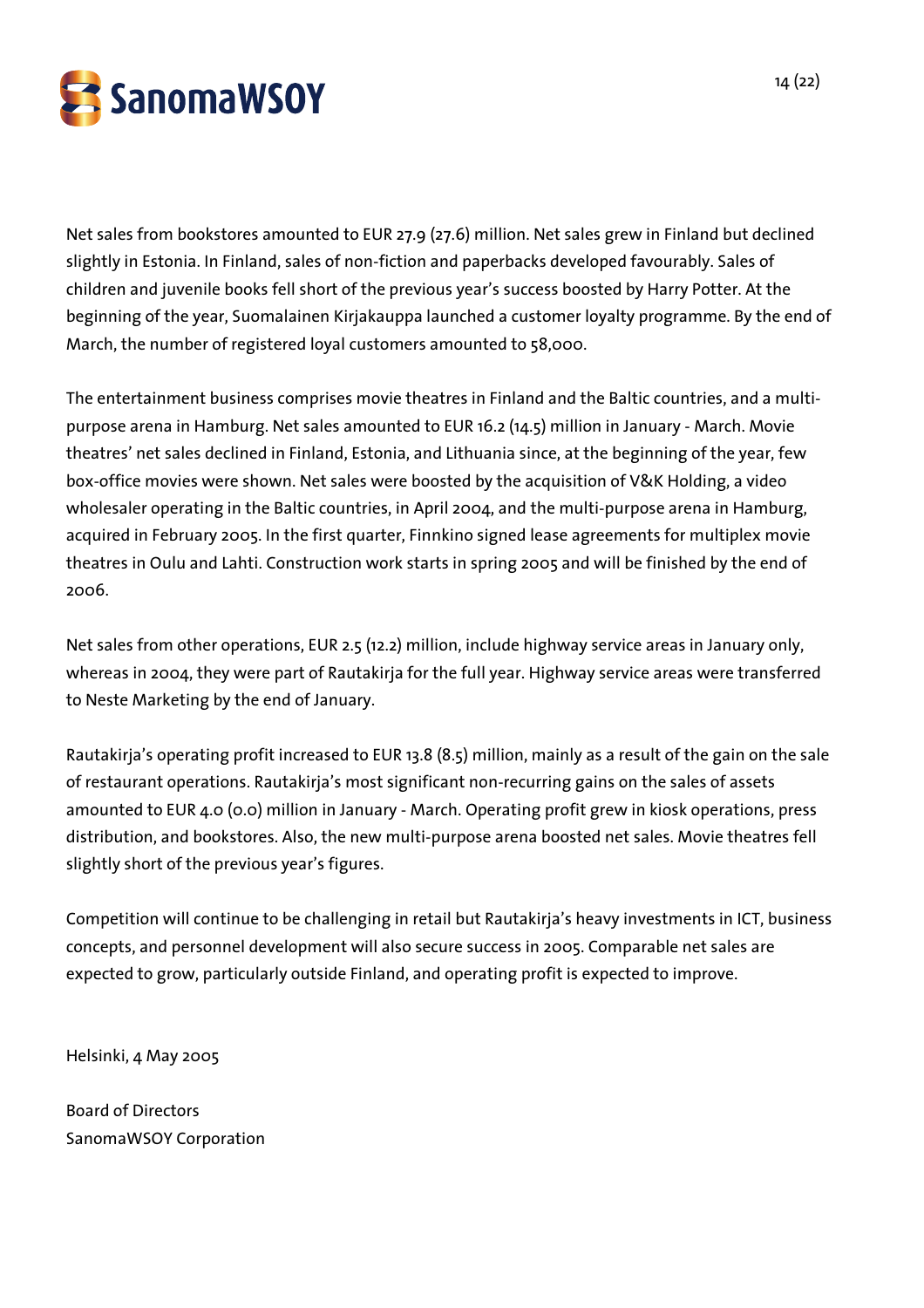

# INTERIM REPORT TABLES

Figures are unaudited.

# **GROUP INCOME STATEMENT**

| <b>EUR million</b>                               | 1-3/2005  | 1-3/2004  | Change,% | 1-12/2004  |
|--------------------------------------------------|-----------|-----------|----------|------------|
|                                                  |           |           |          |            |
| <b>NET SALES</b>                                 | 582.1     | 568.6     | 2.4      | 2,491.1    |
| Other operating income                           | 14.5      | 14.9      | $-3.1$   | 81.7       |
| Materials and services                           | 263.6     | 256.4     | 2.8      | 1,133.4    |
| Personnel expenses                               | 143.0     | 135.9     | 5.2      | 554.2      |
| Other operating expenses                         | 111.7     | 115.4     | $-3.2$   | 466.2      |
| Depreciation and impairment losses               | 29.4      | 30.7      | $-4.2$   | 125.0      |
| <b>OPERATING PROFIT</b>                          | 48.9      | 45.1      | 8.4      | 294.0      |
| Share of result of associated companies          | 3.3       | 1.6       | 100.2    | 6.5        |
| <b>Financial items</b>                           | $-6.1$    | $-0.6$    | 964.2    | $-28.9$    |
| <b>RESULT BEFORE TAXES</b>                       | 46.0      | 46.2      | $-0.3$   | 271.6      |
|                                                  |           |           |          |            |
| Income tax                                       | $-12.0$   | $-19.8$   | $-39.3$  | $-67.8$    |
| <b>RESULT FOR THE PERIOD (TOTAL)</b>             | 34.0      | 26.4      | 29.0     | 203.8      |
|                                                  |           |           |          |            |
| Minority interests                               | 0.4       | 0.0       | 1,003.6  | $-3.8$     |
| <b>NET RESULT FOR THE PERIOD</b>                 | 34.4      | 26.4      | 30.3     | 200.0      |
| <b>GROUP BALANCE SHEET</b><br><b>EUR million</b> | 31.3.2005 | 31.3.2004 | Change,% | 31.12.2004 |
| <b>ASSETS</b>                                    |           |           |          |            |
| <b>NON-CURRENT ASSETS</b>                        |           |           |          |            |
| Tangible assets                                  | 569.0     | 504.7     | 12.7     | 496.7      |
| Investment property                              | 25.9      | 42.5      | $-39.0$  | 32.1       |
| Goodwill                                         | 1,317.6   | 1,085.9   | 21.3     | 1,246.6    |
| Other intangible assets                          | 282.0     | 138.6     | 103.5    | 190.2      |
| Interest in associated companies                 | 63.7      | 65.8      | $-3.2$   | 58.5       |
| Investments                                      | 21.9      | 34.9      | $-37.2$  | 21.2       |
| Deferred tax receivables                         | 61.9      | 65.1      | $-4.8$   | 61.4       |
| Receivables                                      | 40.9      | 60.2      | $-32.0$  | 49.7       |
| <b>NON-CURRENT ASSETS, TOTAL</b>                 | 2,383.0   | 1,997.6   | 19.3     | 2,156.3    |
|                                                  |           |           |          |            |
| <b>CURRENT ASSETS</b><br>Inventories             | 148.1     | 102.1     | 45.0     | 144.2      |
| Receivables                                      | 340.1     | 293.1     | 16.1     | 303.0      |
| Liquidities                                      | 59.6      | 55.2      | 8.0      | 85.8       |
| <b>CURRENT ASSETS, TOTAL</b>                     | 547.8     | 450.4     | 21.6     | 532.9      |
|                                                  |           |           |          |            |

**ASSETS, TOTAL** 2,930.8 2,448.0 19.7 2,689.2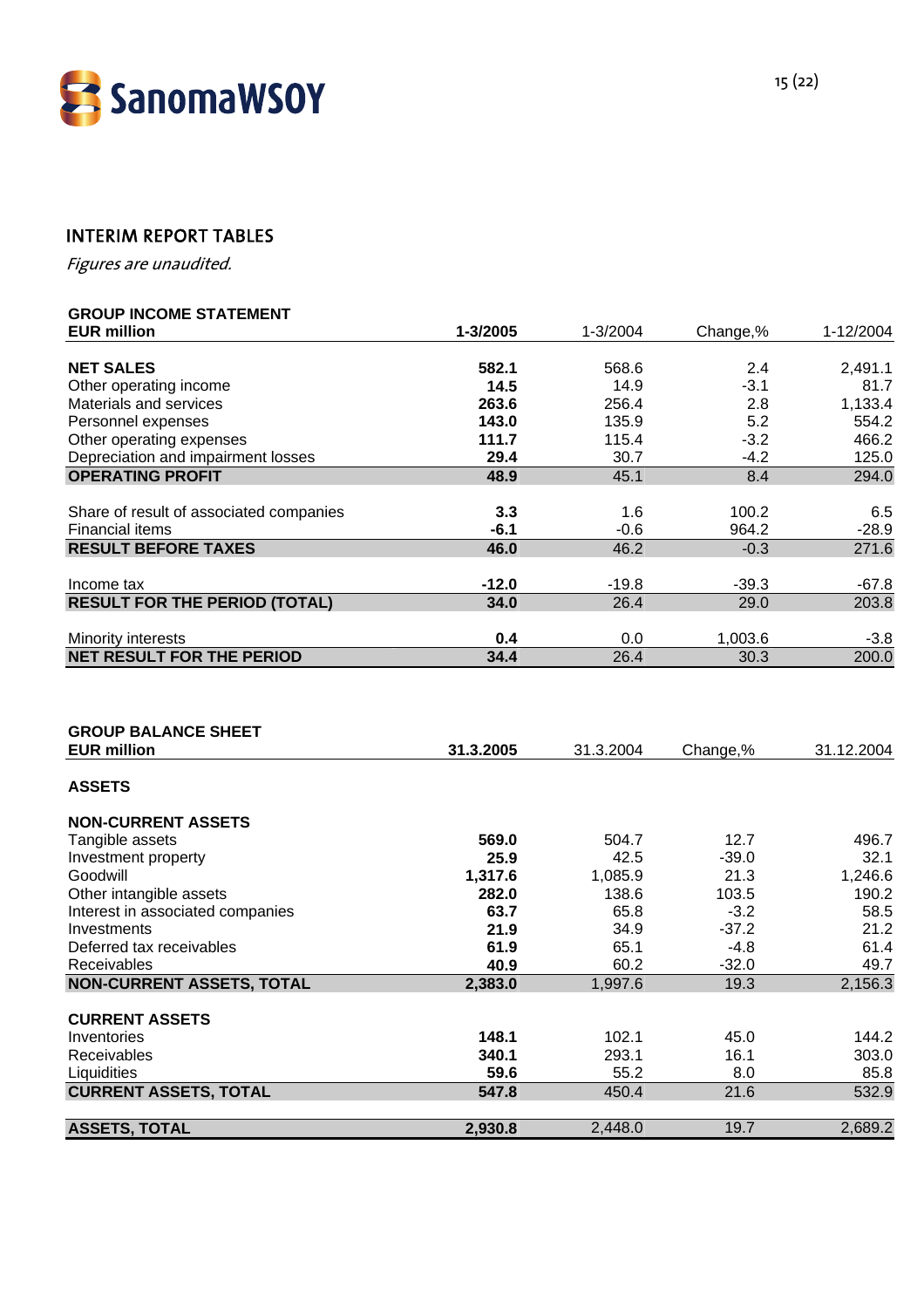

## **EQUITY AND LIABILITIES**

| <b>EQUITY</b>                        |         |         |         |         |
|--------------------------------------|---------|---------|---------|---------|
| Share capital                        | 65.8    | 68.9    | $-4.5$  | 65.8    |
| Other equity                         | 938.3   | 723.0   | 29.8    | 904.9   |
|                                      | 1,004.2 | 791.9   | 26.8    | 970.7   |
| Minority interest                    | 6.7     | 13.4    | $-49.8$ | 15.3    |
| <b>EQUITY, TOTAL</b>                 | 1,010.9 | 805.3   | 25.5    | 986.0   |
| <b>LONG-TERM LIABILITIES</b>         |         |         |         |         |
| Deferred tax liabilities             | 101.3   | 66.0    | 53.3    | 81.4    |
| <b>Pension liabilities</b>           | 60.6    | 46.9    | 29.2    | 59.6    |
| Provisions                           | 16.6    | 20.9    | $-20.6$ | 15.4    |
| Interest-bearing liabilities         | 362.2   | 444.8   | $-18.6$ | 382.5   |
| <b>Other liabilities</b>             | 30.1    | 31.1    | $-3.4$  | 23.4    |
| <b>CURRENT LIABILITIES</b>           |         |         |         |         |
| Provisions                           | 13.7    | 2.3     | 496.9   | 12.9    |
| Interest-bearing liabilities         | 699.1   | 270.3   | 158.7   | 512.3   |
| <b>Other liabilities</b>             | 636.4   | 760.3   | $-16.3$ | 615.7   |
| <b>LIABILITIES, TOTAL</b>            | 1,919.9 | 1,642.7 | 16.9    | 1,703.2 |
| <b>EQUITY AND LIABILITIES, TOTAL</b> | 2,930.8 | 2,448.0 | 19.7    | 2,689.2 |

| <b>GROUP CASH FLOW STATEMENT</b>                |          |          |          |           |
|-------------------------------------------------|----------|----------|----------|-----------|
| <b>EUR million</b>                              | 1-3/2005 | 1-3/2004 | Change,% | 1-12/2004 |
|                                                 |          |          |          |           |
| Operating profit                                | 48.9     | 45.1     | 8.4      | 294.0     |
| Adjustments to operating profit                 | 11.8     | 18.0     | $-34.5$  | 56.1      |
| Change in working capital                       | $-27.9$  | $-18.5$  | 50.6     | 10.9      |
| Financial items and taxes                       | $-13.6$  | $-13.2$  | 2.8      | $-124.5$  |
| Cash flow from operations                       | 19.2     | 31.3     | $-38.7$  | 236.5     |
|                                                 |          |          |          |           |
| Cash flow from investments                      | $-138.2$ | 7.5      |          | $-55.4$   |
| Cash flow before financing                      | $-119.0$ | 38.9     |          | 181.1     |
|                                                 |          |          |          |           |
| Cash flow from financing                        | 92.5     | $-119.3$ |          | $-231.8$  |
|                                                 |          |          |          |           |
| <b>CHANGE IN LIQUIDITIES ACCORDING TO</b>       |          |          |          |           |
| THE CASH FLOW STATEMENT                         | $-26.4$  | $-80.5$  | $-67.1$  | $-50.7$   |
| Exchange rate differences under liquidities     | 0.2      | 6.9      | $-96.5$  | 7.7       |
| Net increase (+)/decrease (-) in liquidities    | $-26.2$  | $-73.6$  | $-64.4$  | $-43.0$   |
|                                                 |          |          |          |           |
| Liquidities according to the balance sheet at 1 |          |          |          |           |
| Jan.                                            | 85.8     | 128.8    | $-33.4$  | 128.8     |
| Liquidities according to the balance sheet at   |          |          |          |           |
| 31 March / 31 Dec.                              | 59.6     | 55.2     | 7.9      | 85.8      |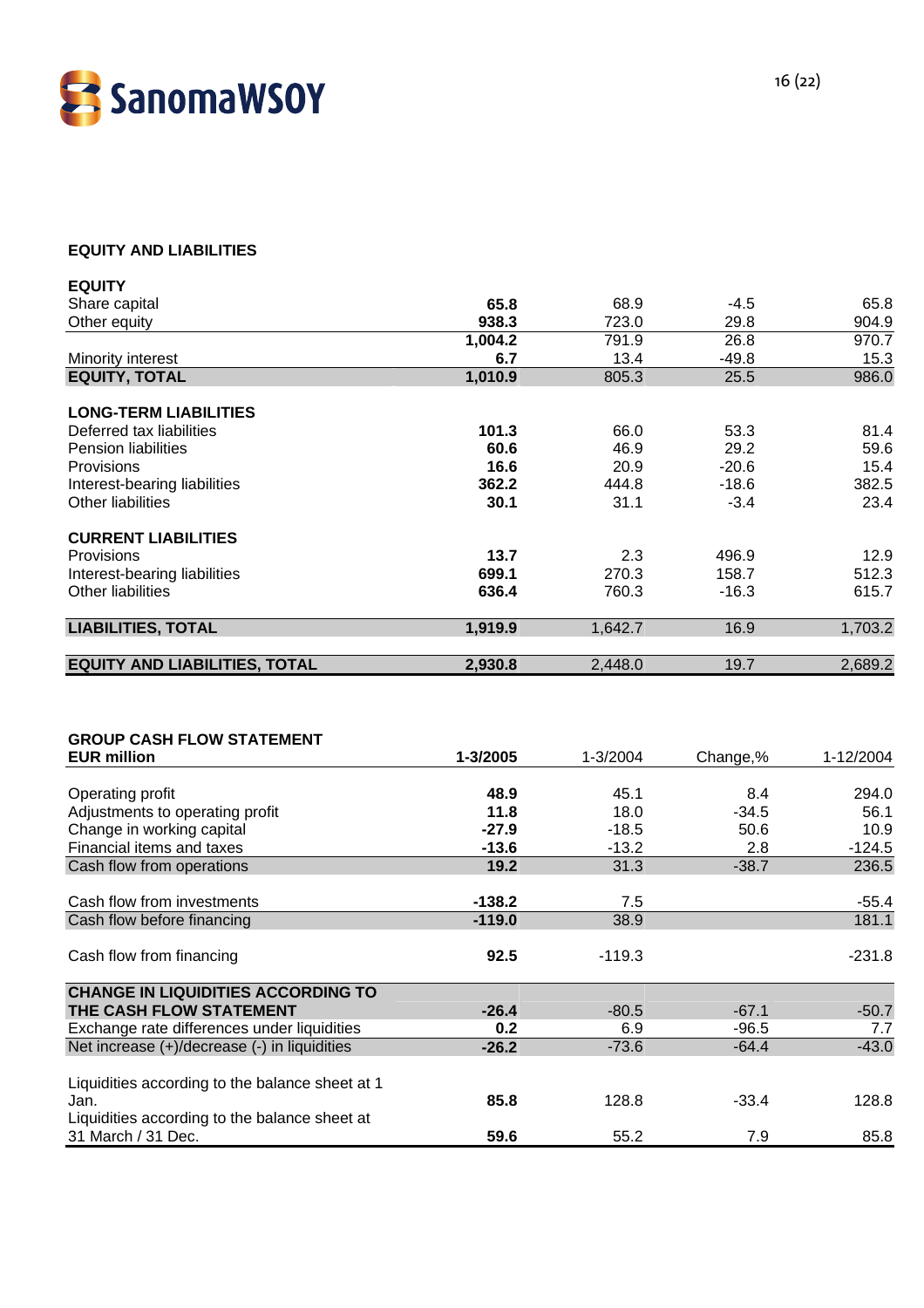

### **CHANGES IN EQUITY**

|                                                               | <b>SHARE</b>   | <b>OTHER</b>  | <b>MINORITY</b> |              |
|---------------------------------------------------------------|----------------|---------------|-----------------|--------------|
| <b>EUR million</b>                                            | <b>CAPITAL</b> | <b>EQUITY</b> | <b>INTEREST</b> | <b>TOTAL</b> |
| <b>EQUITY 1.1.2004</b>                                        | 68.9           | 847.1         | 11.7            | 927.7        |
| Granted options / expenses                                    |                | 0.8           |                 | 0.8          |
| Change in translation differences                             |                | 2.5           | 0.0             | 2.5          |
| Profit for the period                                         |                | 26.4          | 0.0             | 26.4         |
| <b>Dividends</b>                                              |                | $-153.1$      | $-0.2$          | $-153.4$     |
| Change in minority interests                                  |                |               | 2.0             | 2.0          |
| Other changes                                                 |                | $-0.7$        | 0.0             | $-0.7$       |
| <b>EQUITY 31.3.2004</b>                                       | 68.9           | 723.0         | 13.4            | 805.3        |
|                                                               |                |               |                 |              |
| <b>EQUITY 31.12.2004</b>                                      | 65.8           | 904.9         | 15.3            | 986.0        |
| Impact of implementing IAS 32 and IAS 39,                     |                |               |                 |              |
| derivatives                                                   |                | $-1.2$        |                 | $-1.2$       |
| Impact of implementing IAS 32 and IAS 39,<br>convertible bond |                |               |                 | $-0.9$       |
|                                                               |                | $-0.9$        |                 |              |
| EQUITY 1.1.2005, ADJUSTED                                     | 65.8           | 902.8         | 15.3            | 983.9        |
| Share issue                                                   | 0.0            | 0.1           |                 | 0.1          |
| Granted options / expenses                                    |                | 1.2           |                 | 1.2          |
| Change in translation differences                             |                | $-0.1$        | 0.0             | $-0.1$       |
| Profit for the period                                         |                | 34.4          | $-0.4$          | 34.0         |
| <b>Dividends</b>                                              |                |               | 0.0             | 0.0          |
| Change in minority interests                                  |                |               | $-8.2$          | $-8.2$       |
| Other changes                                                 |                | $-0.1$        |                 | $-0.1$       |
| <b>EQUITY 31.3.2005</b>                                       | 65.8           | 938.3         | 6.7             | 1,010.9      |

#### **NET SALES BY BUSINESS**

|                          | $1 - 3$ | $1 - 3$ | 4-6     | $7-9$   | $10 - 12$ | $1 - 12$ |
|--------------------------|---------|---------|---------|---------|-----------|----------|
| <b>EUR million</b>       | 2005    | 2004    | 2004    | 2004    | 2004      | 2004     |
| <b>SANOMA MAGAZINES</b>  |         |         |         |         |           |          |
| Sanoma Uitgevers         | 117.8   | 119.3   | 130.3   | 125.3   | 153.9     | 528.8    |
| Sanoma Magazines Belgium | 47.3    | 47.5    | 49.6    | 44.5    | 44.4      | 186.0    |
| Sanoma Magazines Finland | 41.4    | 43.1    | 43.0    | 40.9    | 47.8      | 174.8    |
| Sanoma Magazines         |         |         |         |         |           |          |
| International            | 39.7    | 31.6    | 36.0    | 31.9    | 38.8      | 138.3    |
| Aldipress                | 28.0    | 26.2    | 28.7    | 29.6    | 31.2      | 115.7    |
| <b>Eliminations</b>      | $-14.7$ | $-14.1$ | $-14.8$ | $-16.4$ | $-14.5$   | $-59.8$  |
| <b>TOTAL</b>             | 259.5   | 253.7   | 272.6   | 255.8   | 301.7     | 1,083.7  |
|                          |         |         |         |         |           |          |
| <b>SANOMA</b>            |         |         |         |         |           |          |
| <b>Helsingin Sanomat</b> | 64.6    | 63.1    | 63.0    | 60.3    | 68.0      | 254.4    |
| Ilta-Sanomat             | 22.1    | 22.1    | 24.9    | 24.2    | 23.9      | 95.2     |
| Sanoma Lehtimedia        | 11.7    | 11.2    | 12.2    | 11.3    | 13.1      | 47.9     |
| <b>Others</b>            | 42.2    | 35.0    | 36.8    | 36.4    | 39.6      | 147.7    |
| Eliminations             | $-32.0$ | $-27.3$ | $-27.3$ | $-26.8$ | $-28.7$   | $-110.0$ |
| <b>TOTAL</b>             | 108.6   | 104.1   | 109.6   | 105.5   | 116.0     | 435.2    |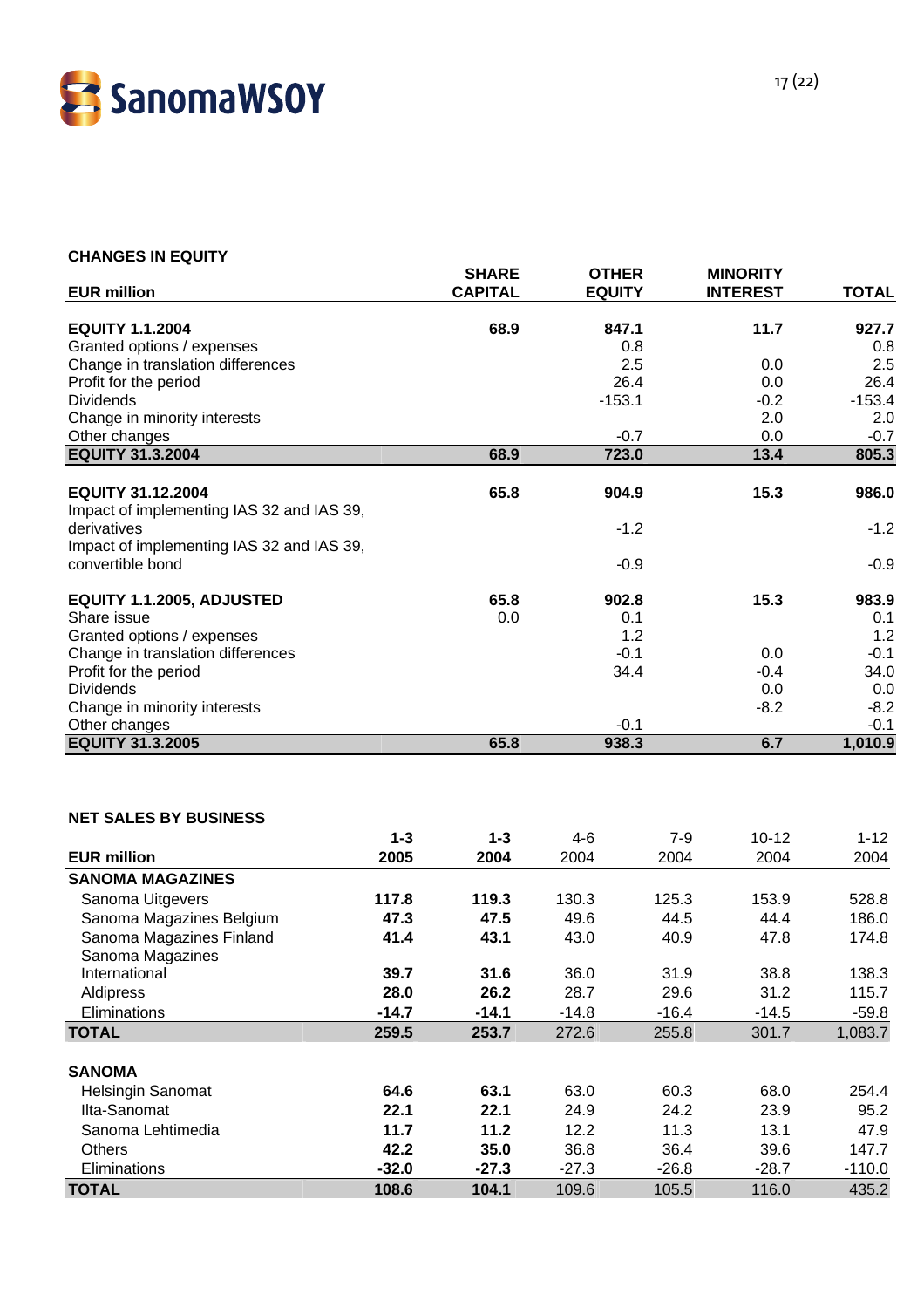

| <b>WSOY</b>                   |         |         |         |         |         |         |
|-------------------------------|---------|---------|---------|---------|---------|---------|
| <b>Educational publishing</b> | 12.8    | 4.0     | 19.8    | 12.8    | 52.4    | 89.0    |
| Publishing                    | 23.4    | 27.6    | 18.0    | 18.3    | 25.7    | 89.7    |
| Printing                      | 13.9    | 15.2    | 13.6    | 14.6    | 15.6    | 59.0    |
| <b>Diaries</b>                | 0.8     | 1.3     | 2.2     | 11.8    | 15.0    | 30.3    |
| <b>Others</b>                 | 1.3     | 1.2     | 1.2     | 1.3     | 1.4     | 5.1     |
| Eliminations                  | $-3.9$  | $-6.6$  | $-6.2$  | $-5.4$  | $-1.0$  | $-19.1$ |
| <b>TOTAL</b>                  | 48.3    | 42.8    | 48.6    | 53.4    | 109.1   | 253.9   |
|                               |         |         |         |         |         |         |
| <b>SWELCOM</b>                |         |         |         |         |         |         |
| Nelonen                       | 17.2    | 15.9    | 18.2    | 13.2    | 20.2    | 67.6    |
| Others                        | 13.0    | 13.6    | 12.3    | 12.4    | 13.0    | 51.2    |
| Eliminations                  | $-0.4$  | $-0.3$  | $-0.3$  | $-0.3$  | $-0.3$  | $-1.3$  |
| <b>TOTAL</b>                  | 29.8    | 29.2    | 30.1    | 25.4    | 32.8    | 117.5   |
|                               |         |         |         |         |         |         |
| <b>RAUTAKIRJA</b>             |         |         |         |         |         |         |
| Kiosk operations              | 81.9    | 81.7    | 88.5    | 89.5    | 92.5    | 352.3   |
| Press distribution            | 22.7    | 19.0    | 20.6    | 19.9    | 20.0    | 79.5    |
| <b>Bookstores</b>             | 27.9    | 27.6    | 20.8    | 34.0    | 47.3    | 129.7   |
| Entertainment                 | 16.2    | 14.5    | 11.6    | 13.9    | 16.8    | 56.8    |
| <b>Others</b>                 | 2.5     | 12.2    | 14.2    | 14.6    | 11.8    | 52.8    |
| Eliminations                  | $-2.6$  | $-2.7$  | $-3.0$  | $-2.6$  | $-3.0$  | $-11.3$ |
| <b>TOTAL</b>                  | 148.6   | 152.4   | 152.6   | 169.2   | 185.5   | 659.7   |
|                               |         |         |         |         |         |         |
| Other companies and           |         |         |         |         |         |         |
| eliminations                  | $-12.5$ | $-13.6$ | $-12.0$ | $-15.6$ | $-17.8$ | $-59.0$ |
| <b>TOTAL</b>                  | 582.1   | 568.6   | 601.5   | 593.7   | 727.3   | 2,491.1 |

#### **OPERATING PROFIT BY DIVISION**

|                     | $1 - 3$ | 1-3    | 4-6    | 7-9    | $10 - 12$ | $1 - 12$ |
|---------------------|---------|--------|--------|--------|-----------|----------|
| <b>EUR million</b>  | 2005    | 2004   | 2004   | 2004   | 2004      | 2004     |
| Sanoma Magazines    | 25.5    | 23.9   | 44.6   | 26.1   | 42.4      | 137.1    |
| Sanoma              | 13.9    | 11.3   | 13.2   | 23.9   | 22.5      | 70.8     |
| <b>WSOY</b>         | $-7.1$  | 1.1    | 5.7    | 9.4    | 12.9      | 29.1     |
| SWelcom             | 2.7     | 0.9    | 3.4    | 1.5    | 3.8       | 9.6      |
| Rautakirja          | 13.8    | 8.5    | 7.0    | 13.3   | 18.4      | 47.2     |
| Other companies and |         |        |        |        |           |          |
| eliminations        | 0.0     | $-0.7$ | $-0.4$ | $-1.3$ | 2.7       | 0.3      |
| <b>TOTAL</b>        | 48.9    | 45.1   | 73.5   | 72.8   | 102.7     | 294.0    |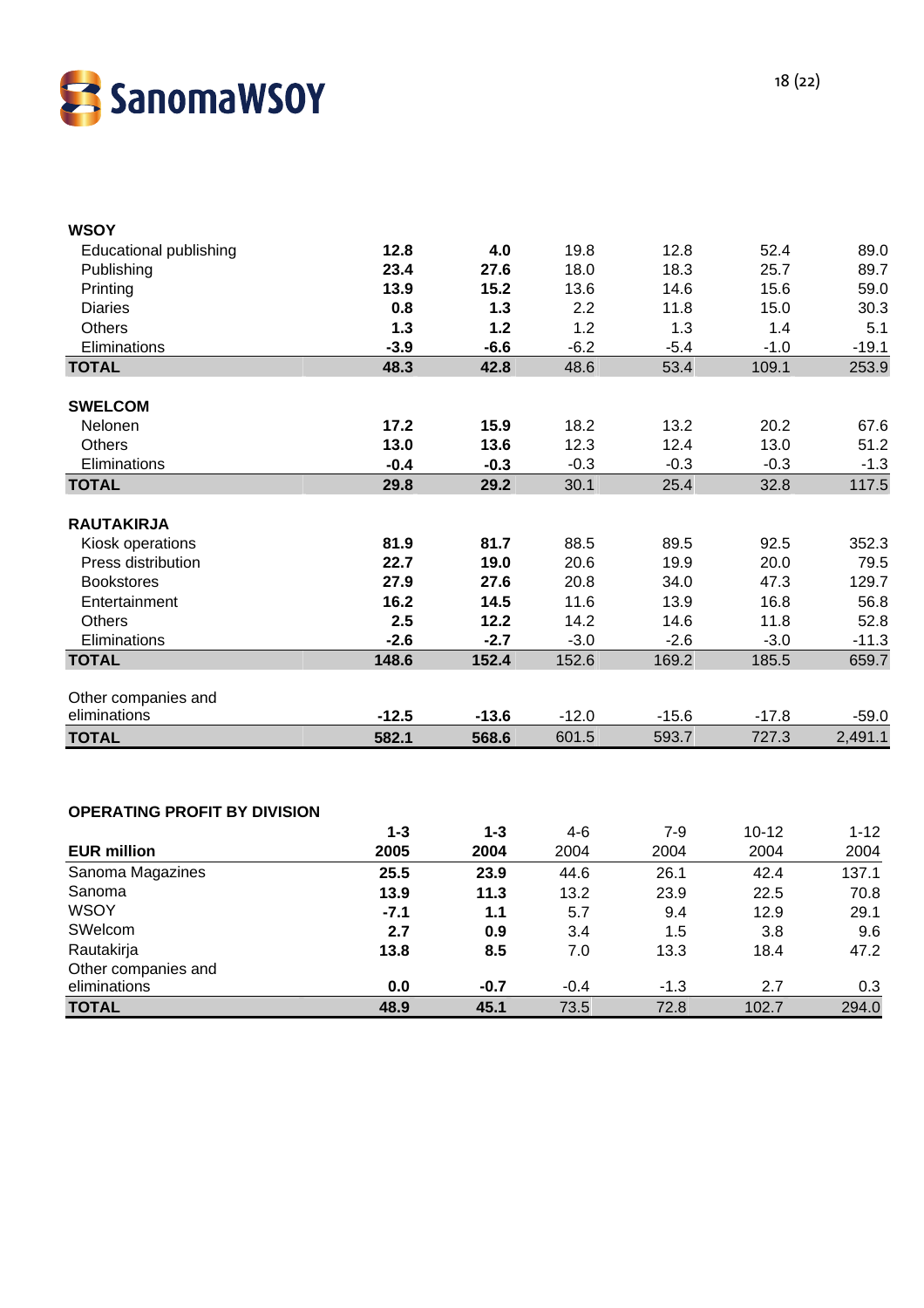

| 31.3.2005 | 31.3.2004 | Change,% | 31.12.2004 |
|-----------|-----------|----------|------------|
|           |           |          |            |
| 6.6       | 30.4      | $-78.2$  | 7.7        |
| 15.2      | 13.3      | 14.0     | 15.2       |
| 0.1       | 0.7       | $-91.9$  | 0.3        |
| 21.9      | 44.4      | $-50.7$  | 23.2       |
|           |           |          |            |
| 13.6      | 15.9      | $-14.6$  | 15.4       |
|           |           |          |            |
| 1.1       | 18.2      | $-93.8$  | 18.1       |
|           |           |          |            |
| 231.1     | 217.8     | 6.1      | 218.1      |
| 47.0      | 33.8      | 39.1     | 48.0       |
| 278.1     | 251.6     | 10.5     | 266.1      |
| 91.2      | 96.2      | $-5.2$   | 94.6       |
| 405.9     | 426.3     | $-4.8$   | 417.4      |
|           |           |          |            |

| <b>EUR million</b>               | 31.3.2005 | 31.3.2004 | Change,% | 31.12.2004 |
|----------------------------------|-----------|-----------|----------|------------|
| <b>INTEREST RATE DERIVATIVES</b> |           |           |          |            |
| Options                          |           |           |          |            |
| Purchased                        | 100.0     | 340.0     | $-70.6$  | 100.0      |
| Written                          | 54.8      | 254.8     | $-78.5$  | 54.8       |
| Interest rate swaps              | 20.0      | 210.0     | $-90.5$  | 20.0       |
| <b>TOTAL</b>                     | 174.8     | 804.8     | $-78.3$  | 174.8      |
| <b>CURRENCY DERIVATIVES</b>      |           |           |          |            |
| Forward contracts                | 5.6       | 12.3      | $-54.7$  | 13.5       |
| Options                          |           |           |          |            |
| Purchased                        |           |           |          | 33.0       |
| Written                          |           |           |          | 33.0       |
| <b>TOTAL</b>                     | 5.6       | 12.3      | $-54.7$  | 79.6       |
|                                  |           |           |          |            |
| <b>TOTAL</b>                     | 180.3     | 817.1     | $-77.9$  | 254.3      |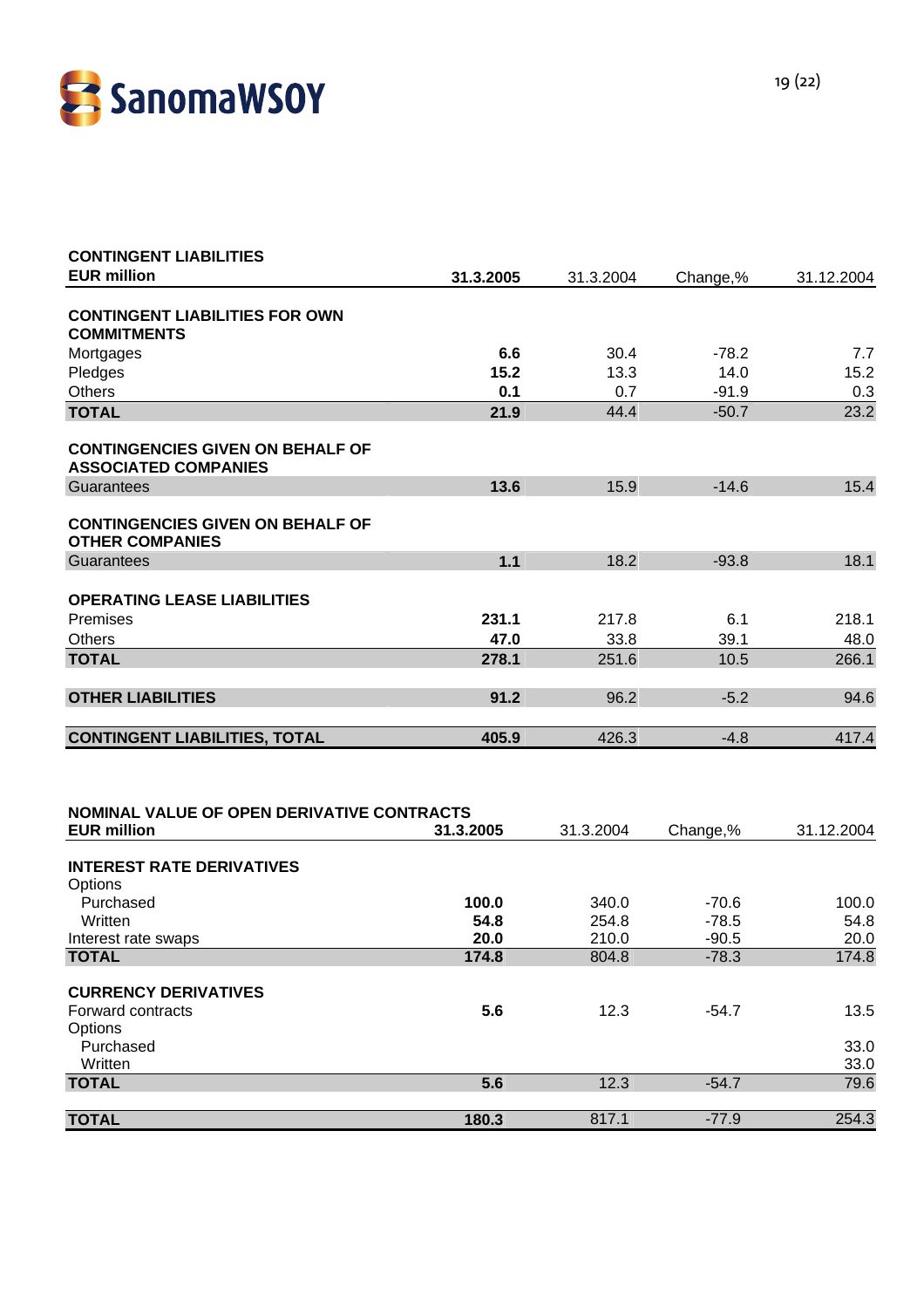

| <b>MARKET VALUE OF OPEN DERIVATIVE CONTRACTS</b>                    |               |               |                    |               |
|---------------------------------------------------------------------|---------------|---------------|--------------------|---------------|
| <b>EUR million</b>                                                  | 31.3.2005     | 31.3.2004     | Change,%           | 31.12.2004    |
| <b>INTEREST RATE DERIVATIVES</b><br>Options<br>Purchased<br>Written | 0.0<br>$-0.6$ | 0.3<br>$-3.1$ | $-89.1$<br>$-81.8$ | 0.1<br>$-0.6$ |
| Interest rate swaps                                                 | $-0.1$        | $-0.5$        | $-77.1$            | $-0.1$        |
| <b>TOTAL</b>                                                        | $-0.6$        | $-3.2$        | $-80.4$            | $-0.6$        |
| <b>CURRENCY DERIVATIVES</b><br>Forward contracts<br>Options         | $-0.0$        | $-0.1$        | $-63.7$            | 0.1           |
| Purchased<br>Written                                                |               |               |                    | 0.0<br>$-1.0$ |
| <b>TOTAL</b>                                                        | $-0.0$        | $-0.1$        | $-63.7$            | $-0.9$        |
| <b>TOTAL</b>                                                        | $-0.7$        | $-3.3$        | $-79.8$            | $-1.5$        |

Derivative contracts have been recorded to balance sheet as per 1.1.2005. Comparative data 2004 has been presented according to FAS principles.

#### **GROUP INCOME STATEMENT BY QUARTER**

|                                  | $1 - 3$ | $1 - 3$ | $4-6$   | $7-9$   | 10-12   | 1-12    |
|----------------------------------|---------|---------|---------|---------|---------|---------|
| <b>EUR million</b>               | 2005    | 2004    | 2004    | 2004    | 2004    | 2004    |
|                                  |         |         |         |         |         |         |
| <b>NET SALES</b>                 | 582.1   | 568.6   | 601.5   | 593.7   | 727.3   | 2,491.1 |
| Other operating income           | 14.5    | 14.9    | 16.7    | 19.5    | 30.6    | 81.7    |
| Materials and services           | 263.6   | 256.4   | 267.2   | 280.7   | 329.2   | 1,133.4 |
| Personnel expenses               | 143.0   | 135.9   | 137.4   | 126.3   | 154.5   | 554.2   |
| Other operating expenses         | 111.7   | 115.4   | 109.8   | 106.1   | 134.8   | 466.2   |
| Depreciation and impairment      |         |         |         |         |         |         |
| losses                           | 29.4    | 30.7    | 30.2    | 27.3    | 36.8    | 125.0   |
| <b>OPERATING PROFIT</b>          | 48.9    | 45.1    | 73.5    | 72.8    | 102.7   | 294.0   |
|                                  |         |         |         |         |         |         |
| Share of result of associated    |         |         |         |         |         |         |
| companies                        | 3.3     | 1.6     | 2.8     | 0.9     | 1.2     | 6.5     |
| <b>Financial items</b>           | $-6.1$  | $-0.6$  | $-5.2$  | $-8.0$  | $-15.1$ | $-28.9$ |
| <b>RESULT BEFORE TAXES</b>       | 46.0    | 46.2    | 71.0    | 65.7    | 88.7    | 271.6   |
|                                  |         |         |         |         |         |         |
| Income tax                       | $-12.0$ | $-19.8$ | $-13.6$ | $-20.1$ | $-14.4$ | $-67.8$ |
| <b>RESULT FOR THE PERIOD</b>     |         |         |         |         |         |         |
| (TOTAL)                          | 34.0    | 26.4    | 57.4    | 45.7    | 74.3    | 203.8   |
|                                  |         |         |         |         |         |         |
| <b>Minority interests</b>        | 0.4     | 0.0     | $-0.9$  | $-0.1$  | $-2.8$  | $-3.8$  |
| <b>NET RESULT FOR THE PERIOD</b> | 34.4    | 26.4    | 56.5    | 45.6    | 71.5    | 200.0   |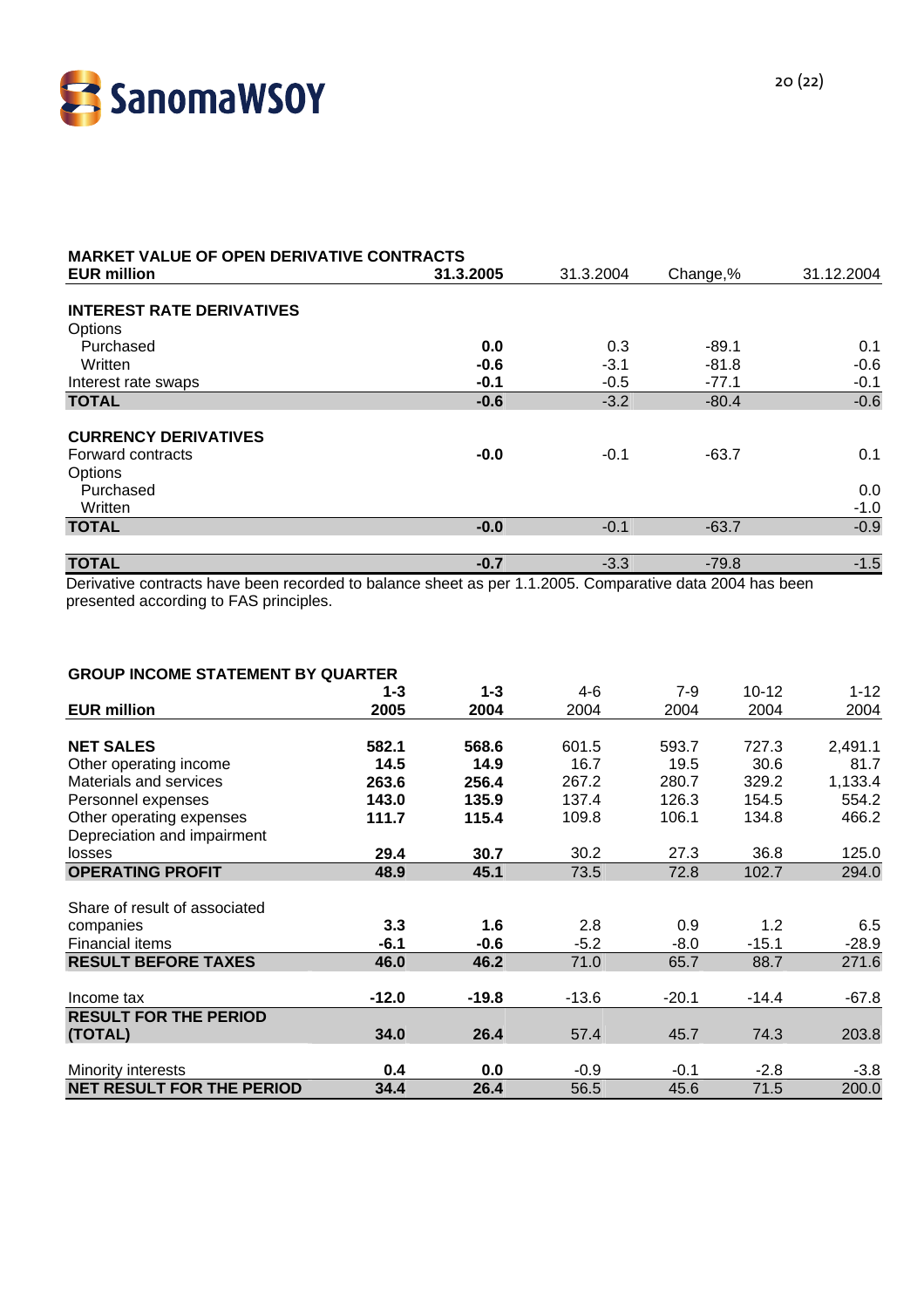

#### **RECONCILIATION OF THE NET RESULT FOR THE PERIOD EUR million 1-3/2004 1-12/2004**

| NET RESULT FOR THE PERIOD ACCORDING TO FAS     | 9.8    | 134.1  |
|------------------------------------------------|--------|--------|
| <b>IMPACTS OF THE TRANSITION TO IFRS</b>       |        |        |
| Amortisation of goodwill and intangible assets | 19.1   | 82.1   |
| <b>Pensions</b>                                | $-0.5$ | $-6.9$ |
| Deferred taxes                                 | $-1.2$ | 5.1    |
| Stock options                                  | $-0.8$ | $-3.2$ |
| Valuation of inventories                       | 1.9    | $-3.9$ |
| Connection fees                                | $-0.5$ | $-1.9$ |
| Provisions                                     | $-0.2$ | $-1.9$ |
| Interest of equity loan                        | $-0.2$ | $-0.8$ |
| Finance leases                                 | $-0.1$ | $-0.4$ |
| Other adjustments                              | $-1.0$ | $-2.2$ |
| <b>ADJUSTMENTS TOTAL</b>                       | 16.6   | 65.9   |
| NET RESULT FOR THE PERIOD ACCORDING TO IFRS    | 26.4   | 200.0  |

#### **RECONCILIATION OF THE EQUITY**

| <b>EUR million</b>                             | 1.1.2004 | 31.3.2004 | 31.12.2004 |
|------------------------------------------------|----------|-----------|------------|
| <b>EQUITY ACCORDING TO FAS</b>                 | 1,102.9  | 961.3     | 1,075.2    |
| <b>IMPACTS OF THE TRANSITION TO IFRS</b>       |          |           |            |
| Capital notes                                  | -169.6   | $-169.2$  | $-155.8$   |
| Minority interests                             | 11.7     | 13.4      | 15.3       |
| Amortisation of goodwill and intangible assets |          | 19.1      | 82.1       |
| Pensions                                       | $-14.5$  | $-15.0$   | $-21.5$    |
| Deferred taxes                                 | $-12.6$  | $-13.8$   | $-7.5$     |
| Valuation of inventories                       | 6.6      | 8.5       | 2.7        |
| Connection fees                                | $-7.7$   | $-8.2$    | $-9.7$     |
| Provisions                                     | 12.8     | 12.6      | 10.9       |
| Interest of equity loan                        | $-4.1$   | $-4.3$    | $-5.0$     |
| Finance leases                                 | 0.4      | 0.3       | 0.0        |
| Other adjustments                              | 1.8      | 0.7       | $-0.9$     |
| <b>ADJUSTMENTS TOTAL</b>                       | $-175.2$ | $-156.0$  | $-89.2$    |
| <b>EQUITY ACCORDING TO IFRS</b>                | 927.7    | 805.3     | 986.0      |